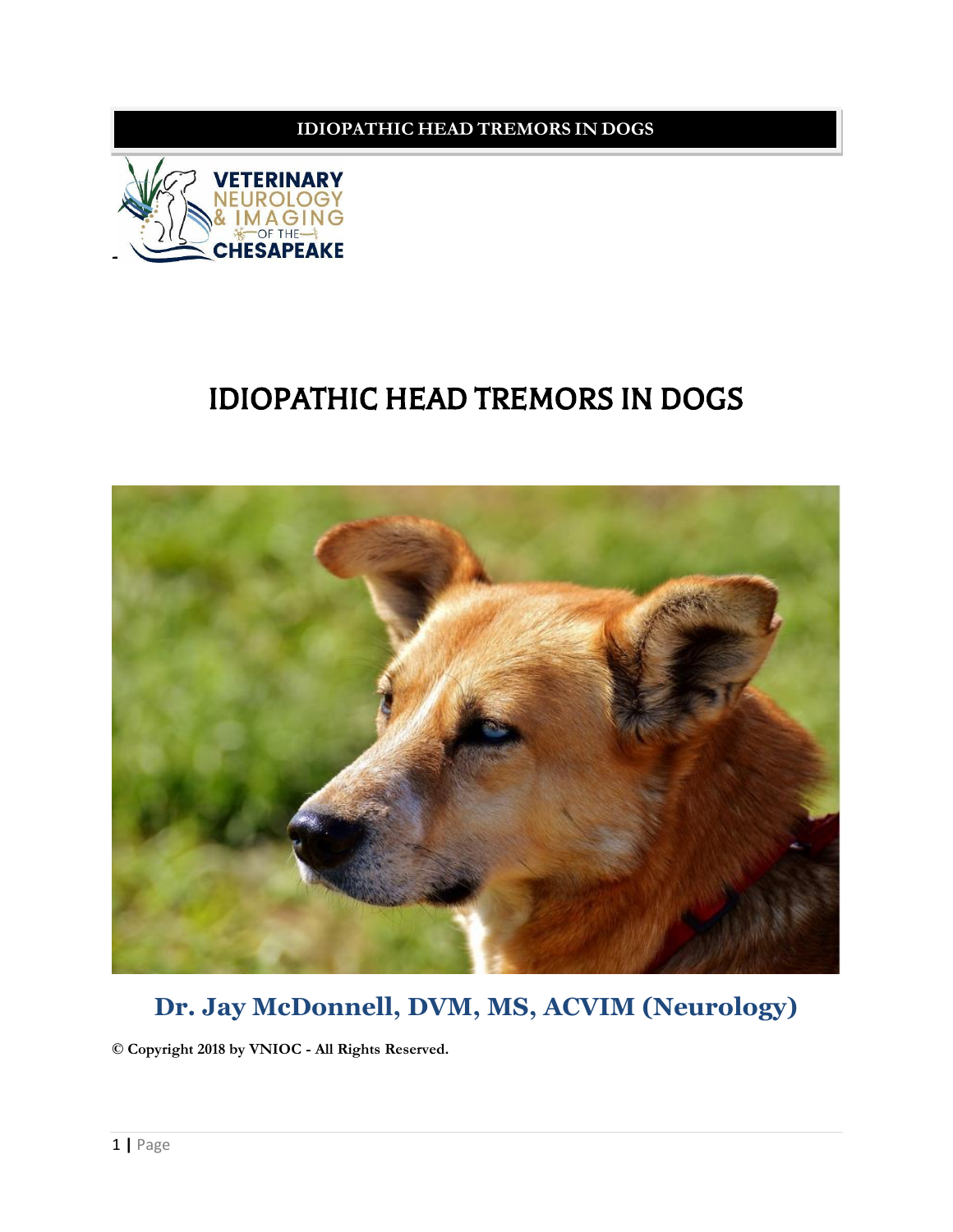This document is geared towards providing exact and reliable information with regards to the topic and issue covered. The publication is sold with the idea that the publisher is not required to render accounting, officially permitted, or otherwise, qualified services. If legal or other professional advice is needed, a practicing individual in the profession should be оrdеrеd.

In no way is it legal to reproduce, duplicate, or transmit any part of this dосumеnt іn either electronic mеаnѕ оr іn рrіntеd fоrmаt. Rесоrdіng оf this publication is strictly prohibited and any storage of this document is not allowed unless with written permission from the publisher. All rights rеѕеrvеd.

The information provided herein is stated to be truthful and consistent, in that any liability, in terms of inattention or otherwise, by any usage or abuse оf аnу policies, рrосеѕѕеѕ, оr dіrесtіоnѕ соntаіnеd wіthіn іѕ thе ѕоlіtаrу аnd utter responsibility оf thе rесіріеnt rеаdеr. Undеr nо circumstances will аnу legal responsibility or blame be held against the publisher for any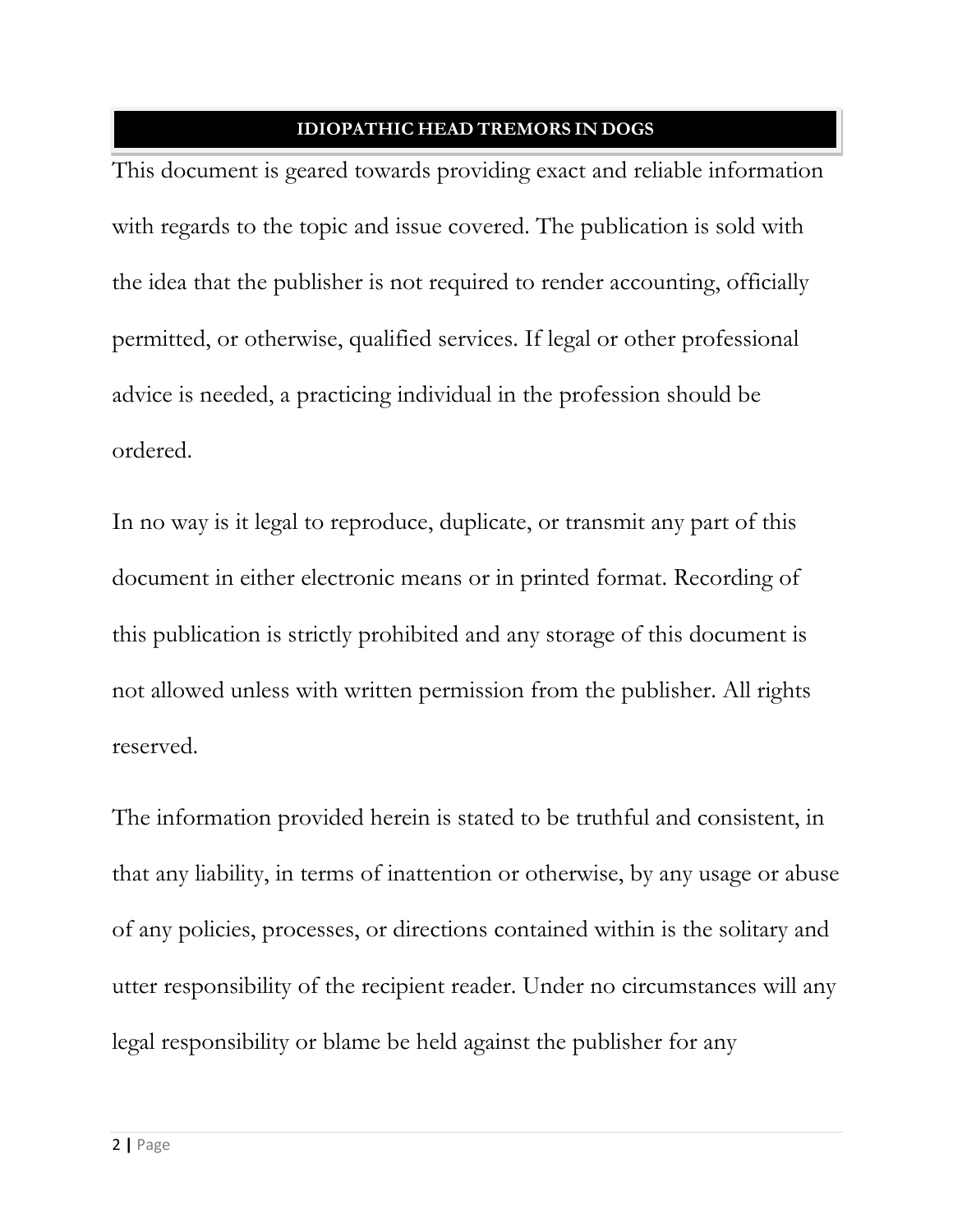reparation, damages, or monetary loss due to the information herein, either dіrесtlу оr іndіrесtlу.

Respective authors own all copyrights not held by the publisher.

The information herein is offered for informational purposes solely, and is universal as so. The presentation of the information is without contract or any tуре оf guаrаntее аѕѕurаnсе.

The trademarks that are used are without any consent, and the publication of the trademark is without permission or backing by the trademark owner. All trademarks and brands within this book are for clarification purposes оnlу, аrе оwnеd bу thе оwnеrѕ themselves, and are nоt affiliated wіth this dосumеnt.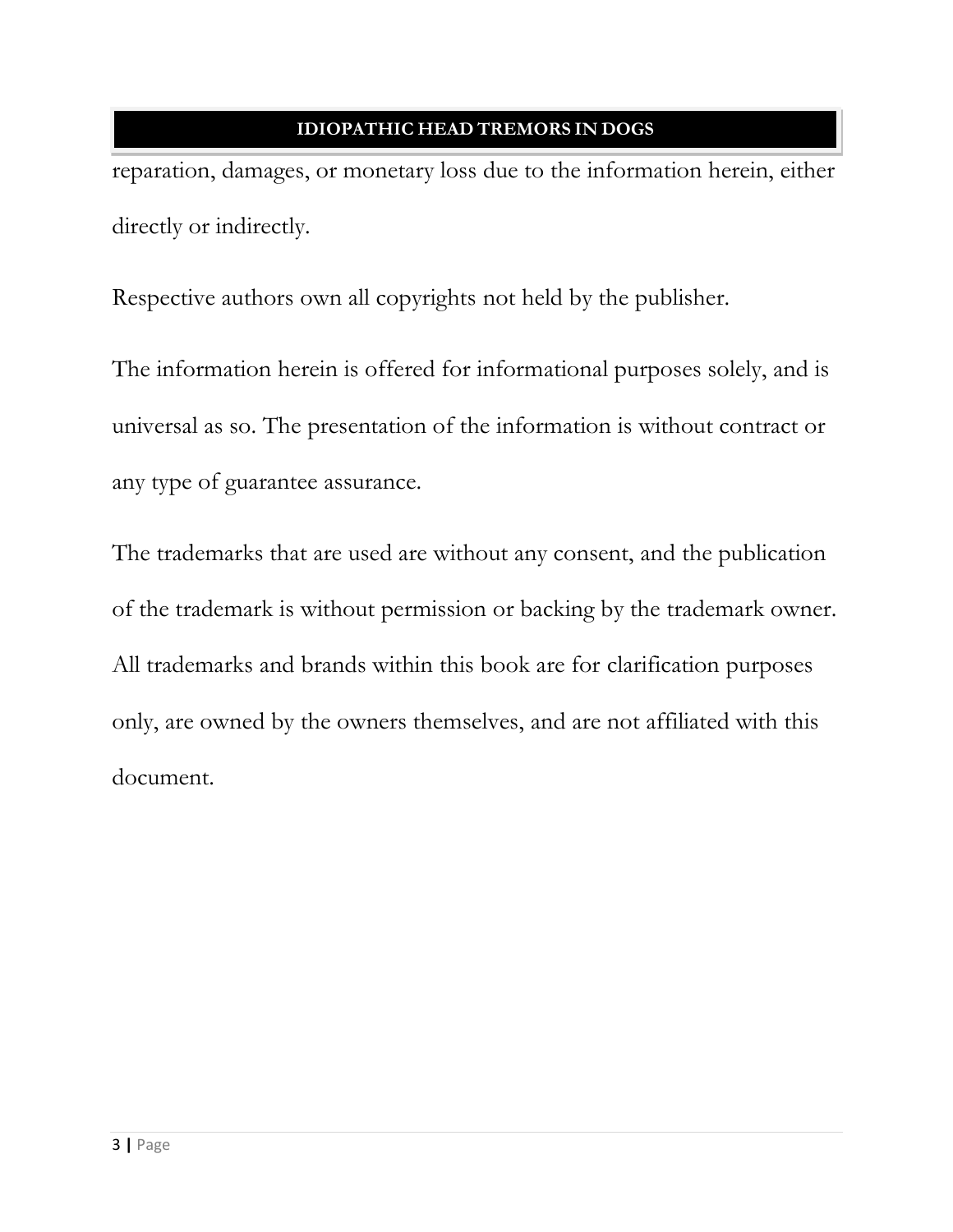## **TABLE OF CONTENTS**

| Introduction                                                      | 5  |
|-------------------------------------------------------------------|----|
| Understanding Head Tremors in Dogs                                | 7  |
| Types of Head Tremors in Dogs                                     | 10 |
| Known Causes of Head Tremors in Dogs                              | 11 |
| Susceptibility to Idiopathic Head Tremors                         | 12 |
| Medical Predisposition of Dogs to Idiopathic Head Tremors         | 13 |
| Possible Triggers Responsible for Idiopathic Head Tremors in Dogs | 13 |
| Nature of Idiopathic Head Tremors & Long-term Effects             | 14 |
| Diagnosis                                                         | 16 |
| Attempts at Treatment of Idiopathic Head Tremors in Dogs          | 22 |
| Remedies for Idiopathic Head Tremors in Dogs                      | 24 |
| The Significance of the Direction of Head Movements               | 27 |
| Living with Idiopathic Head Tremors                               | 28 |
| The Role of the Internet and Social Media                         | 29 |
| Suggestions                                                       | 29 |
| Conclusion                                                        | 31 |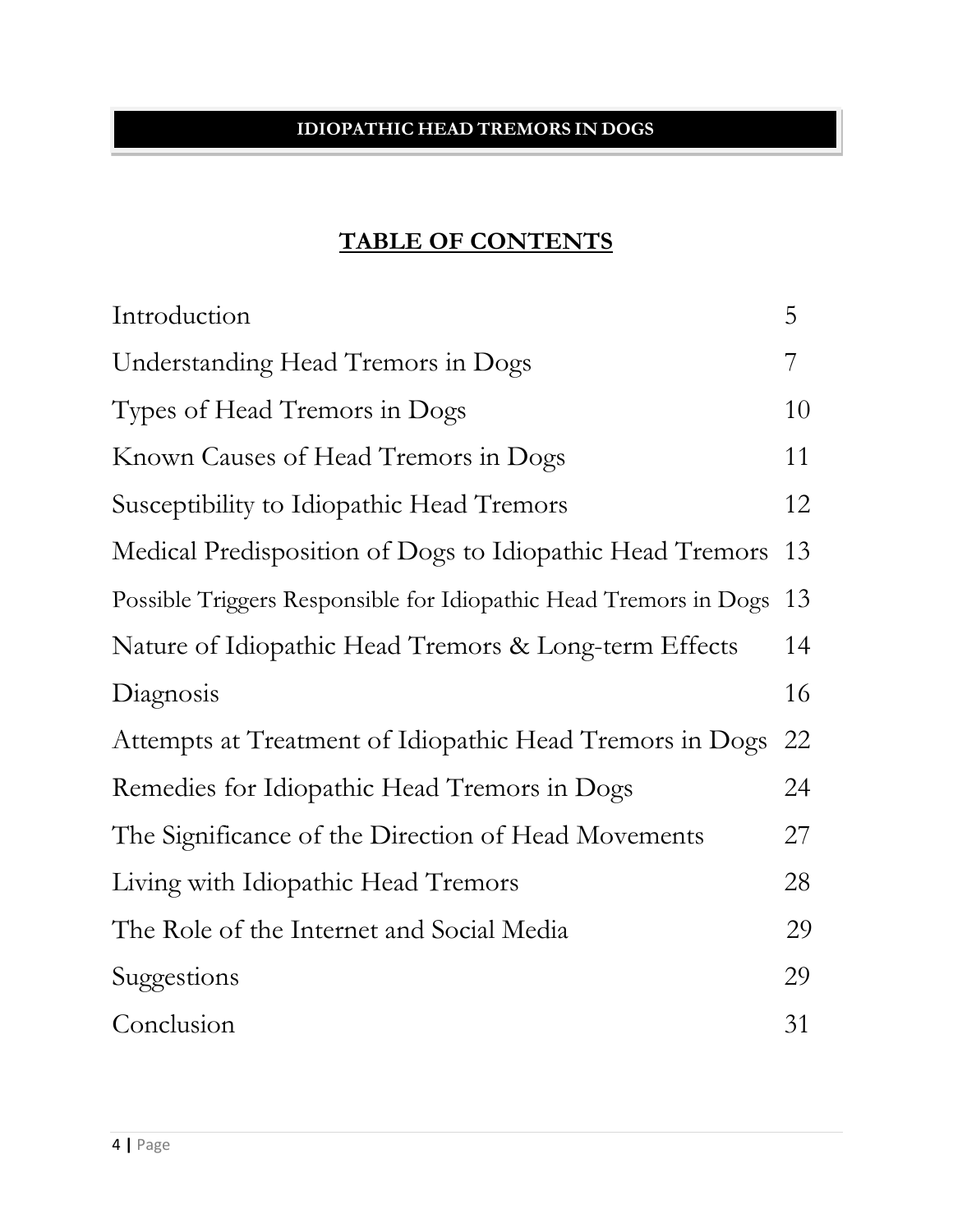## **INTRODUCTION**

More than a few dog owners and veterinary doctors have witnessed the manifestation of idiopathic head tremors in dogs. The idiopathic head tremor syndrome in dogs is also known – in professional circles – as episodic rapid repetitive myoclonus.

Another name for this condition is canine idiopathic head tremor syndrome (IHTS).

Head tremors are involuntary, shaking movements seen in the head section of dogs. For a condition to be termed idiopathic, it has to be one which arises spontaneously or for which the exact cause is unknown.

Therefore, in idiopathic head tremors, the involuntary head movements seen in the dog have no known cause. The head of the dog is seen to move in trembling motion, and it takes place in one of three basic motion types.

The typical movements seen during a tremor include: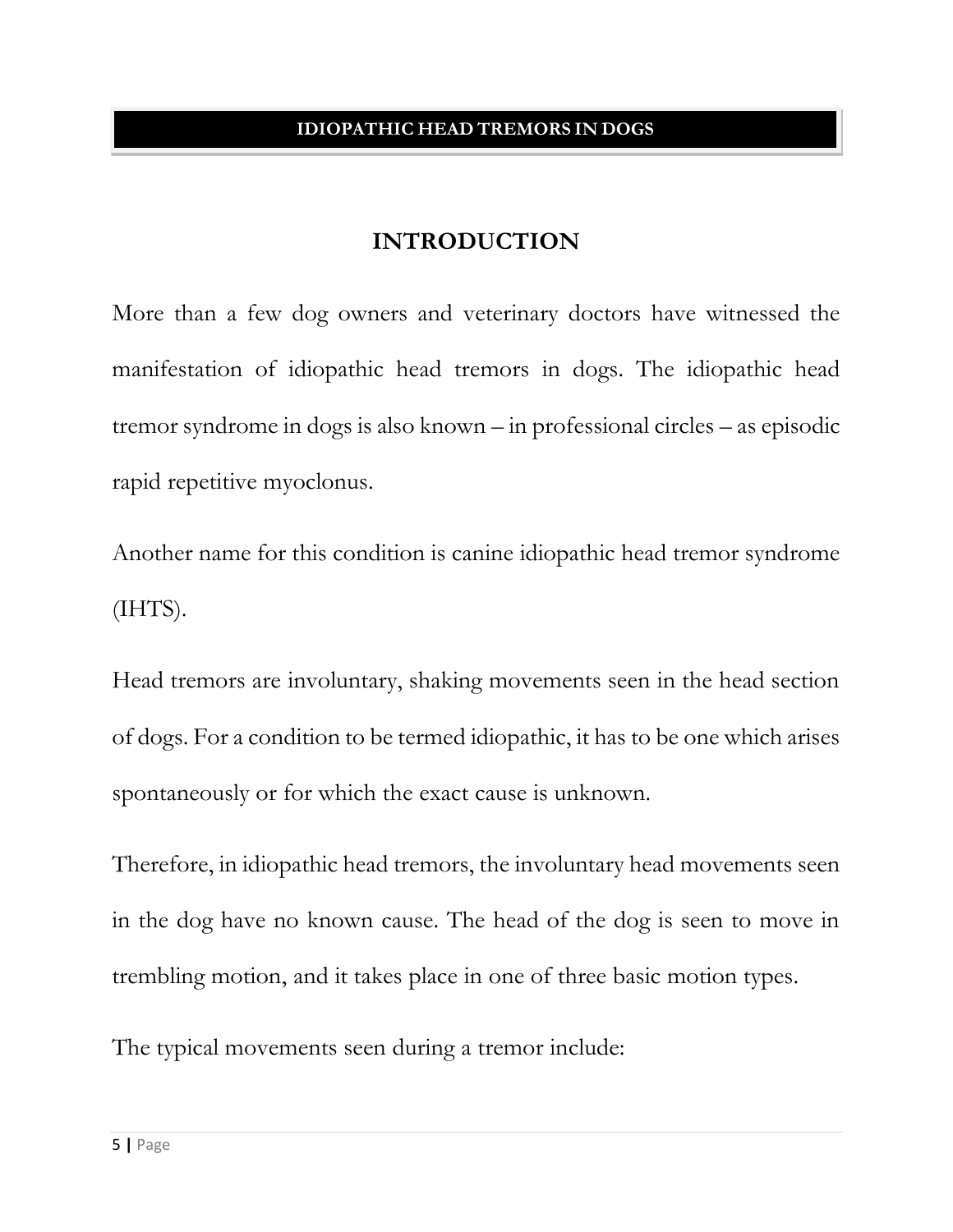- 1. Vertical movements (similar to saying yes)
- 2. Horizontal movements (similar to saying no)
- 3. Rotational movements (similar to bobblehead toys)

This condition is not very common, and it can be quite scary for any onlooker and even troubling for a dog owner, not to mention disconcerting for the dog itself, especially the first few times.

You may have been faced with this condition before, and you still may. In an attempt to help you, the vet, fully understand this condition, this resource has been created and will address other causes of head tremors (which might relate to specific idiopathic tremors), the diagnosis, treatment, and recovery of dogs with the condition.

Various other topics shall be addressed including the time span of tremors, the breeds most commonly affected, the medical predisposition of dogs to the condition among others.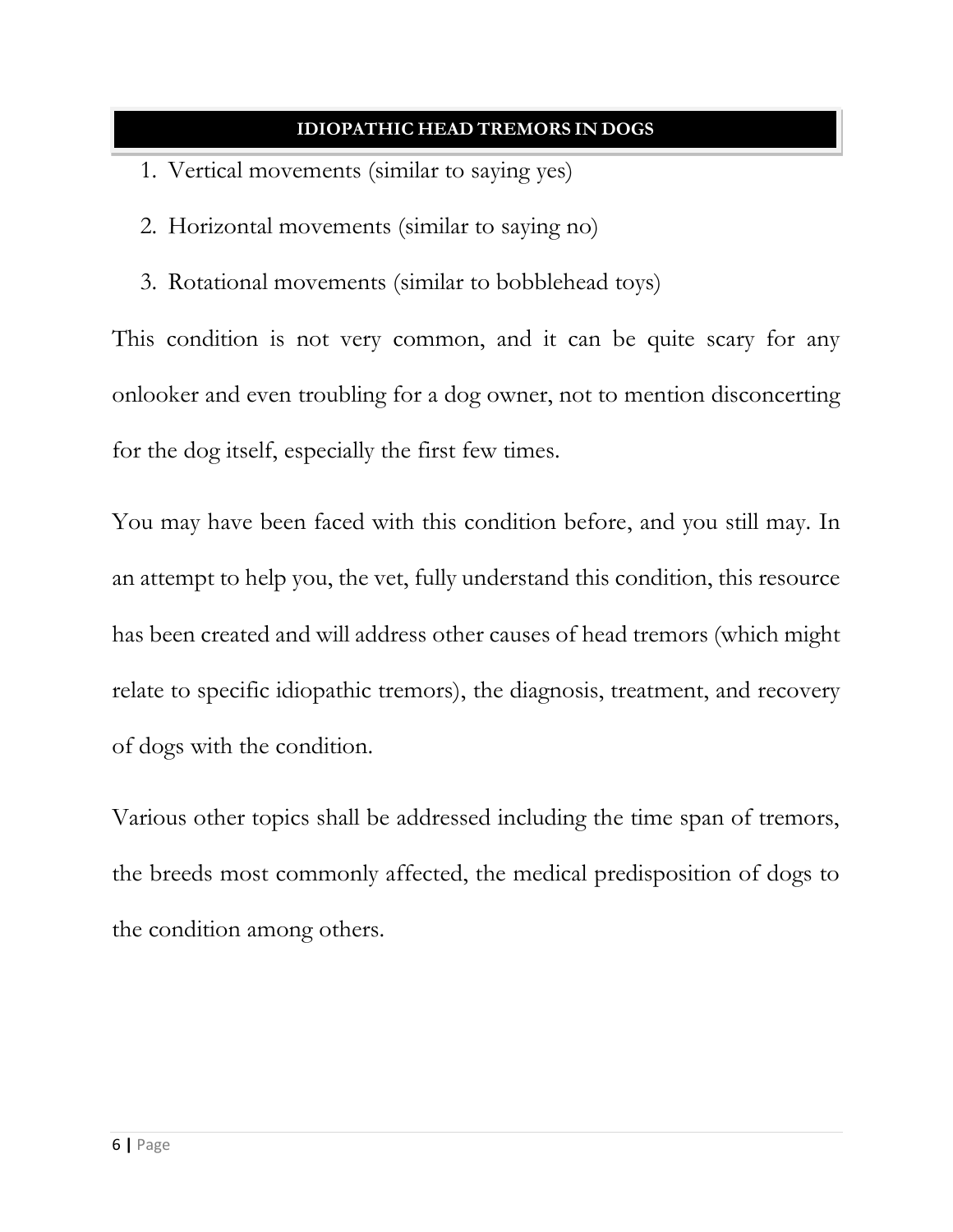## **Understanding Head Tremors in Dogs**

There are different types of head tremors observable in our canine friends. Some of them have clearly defined causes and others – the idiopathic kind – do not presently have a definite cause even after numerous studies by renowned veterinarians. Although our focus is on head tremors of the idiopathic kind, an understanding of canine head tremors in general might give us a better understanding of the condition and provide a link to managing it.

Since no causes have been found, a few causal theories have been propounded that could possibly explain the existence of idiopathic head tremors. Such theories of possible causes include head injuries, seizures, and nervous system disorders.

According to specialized veterinary healthcare professionals, although some dogs with head tremors under study have shown symptoms of other illnesses, canine head tremors are not usually related to other conditions.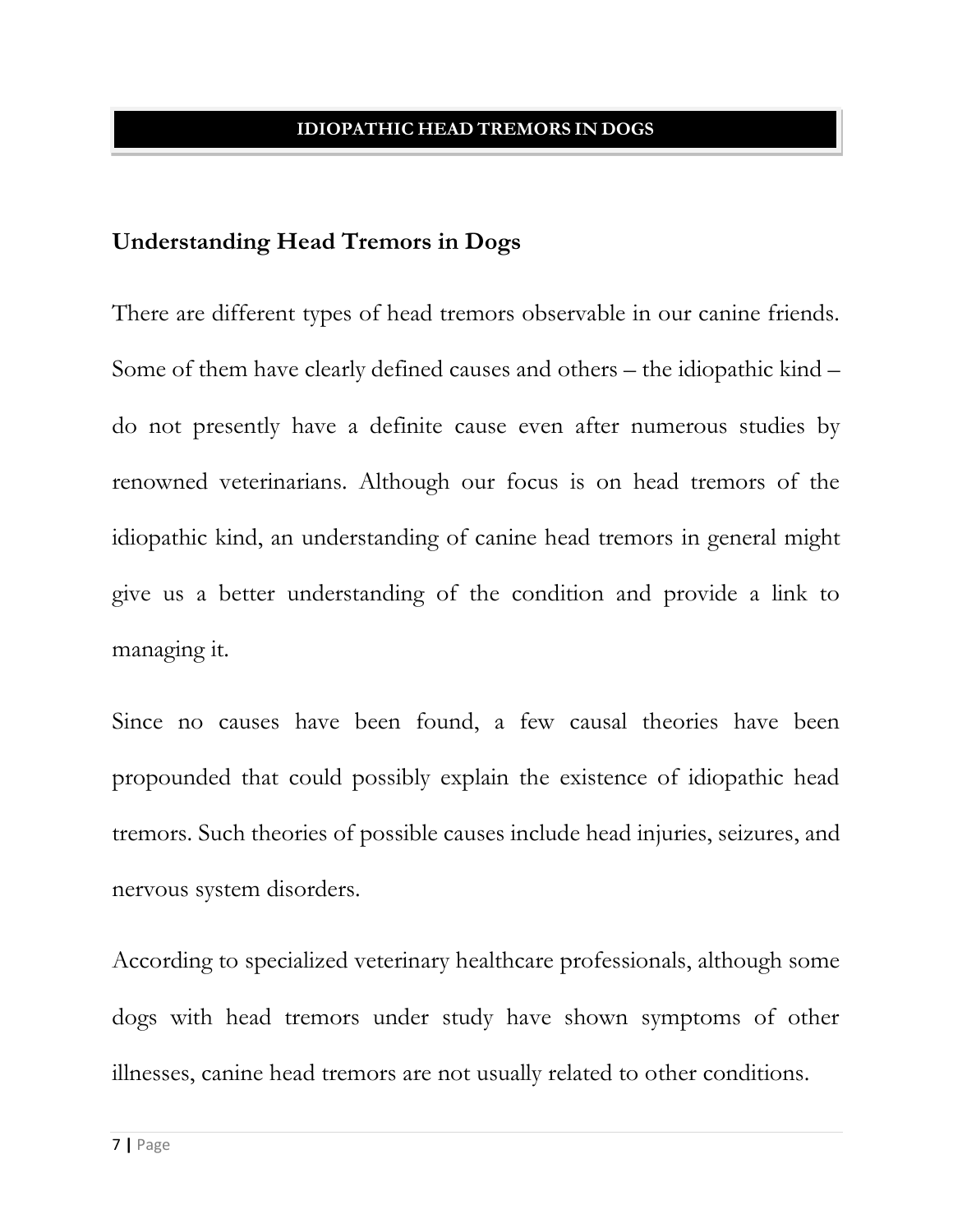Affected dogs have most commonly been observed to be sitting or standing in most cases when the tremors begin. Sometimes, the tremors begin when dogs are in the sternal position, but they rarely happen when the dogs are actively playing or carrying out some other energetic activity. The affected dogs are usually alert and calm during the onset of an episode, but a few of them have been known to be lethargic or even anxious during episodes.

These tremors are only restricted to the head; they do not affect the limbs or trunk of the dog, and they do not put the dog into an unconscious state making them quite different from seizures. They are mild events that do not involve stiff bodies, contorted facial expressions, and/or foaming at the mouth.

The head bobbing movements observed in this tremor seem to be dependent on a specific degree of muscle tension in the necks of affected dogs, so even though the cause of this condition is unknown, a latent disorder in the afferent fibers of the cervical spinal cord has been suspected.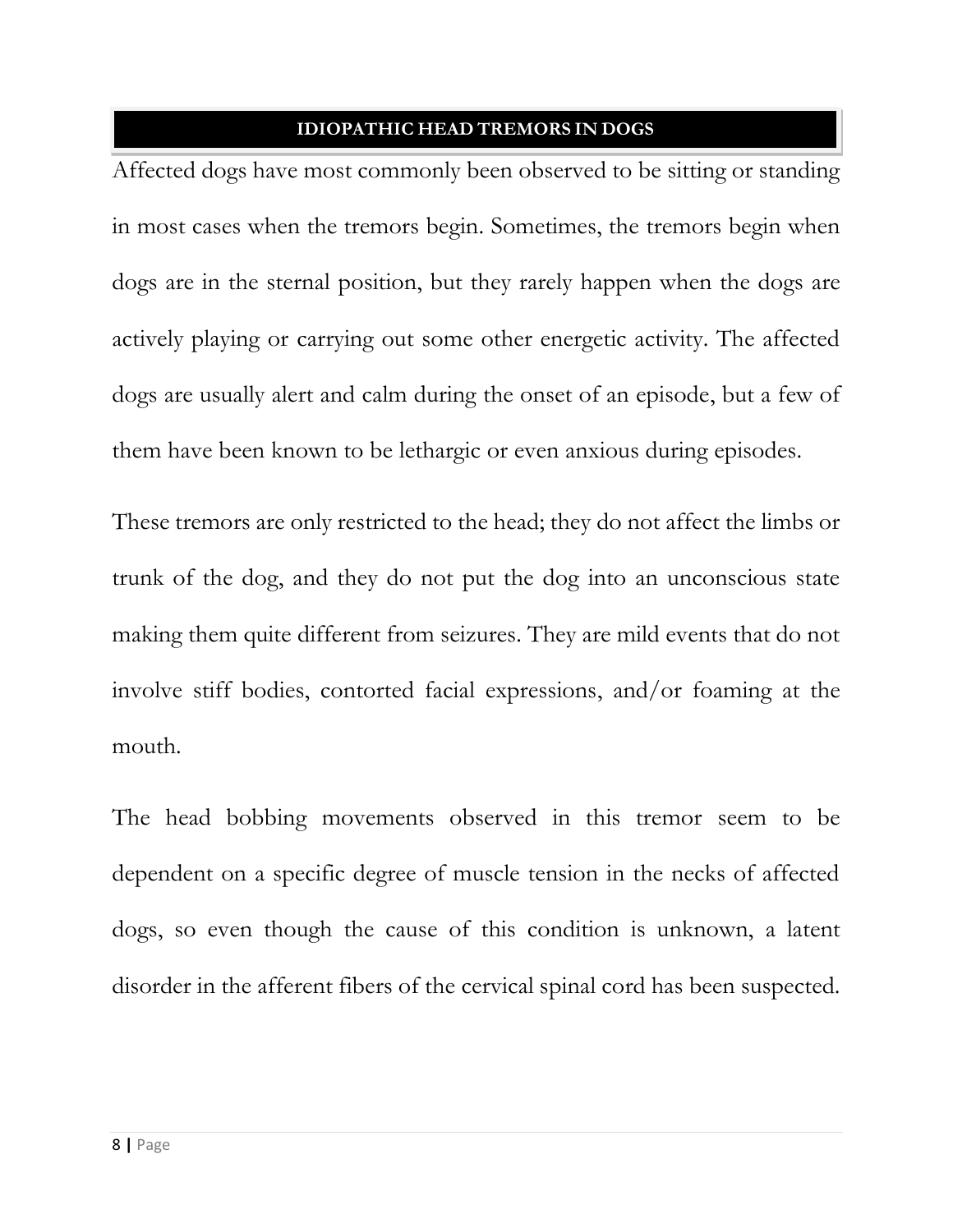Idiopathic head tremors seem to be correlated with a resting state because a significant number of cases happen when the affected dogs are at rest, sleeping. or getting up from sleep. Although it is unclear at this time, the condition does not appear to be initiated by movement.

The duration of an episode ranges from as short as 15 seconds to as much as a few hours in extreme cases, but on average, they do not last for more than three minutes.

The frequency of these tremors ranges from as much as multiple times a day to once in three months, and it is not known why such a variance occurs.

The time of day when these episodes mostly occur  $-$  as recorded by pet owners and told to veterinarians – is evening or nighttime although this could be because this is the time when pet owners are mostly around to play with their dogs and interact with them.

There is no indication that dogs are predisposed to having this condition because of sex or neutered status.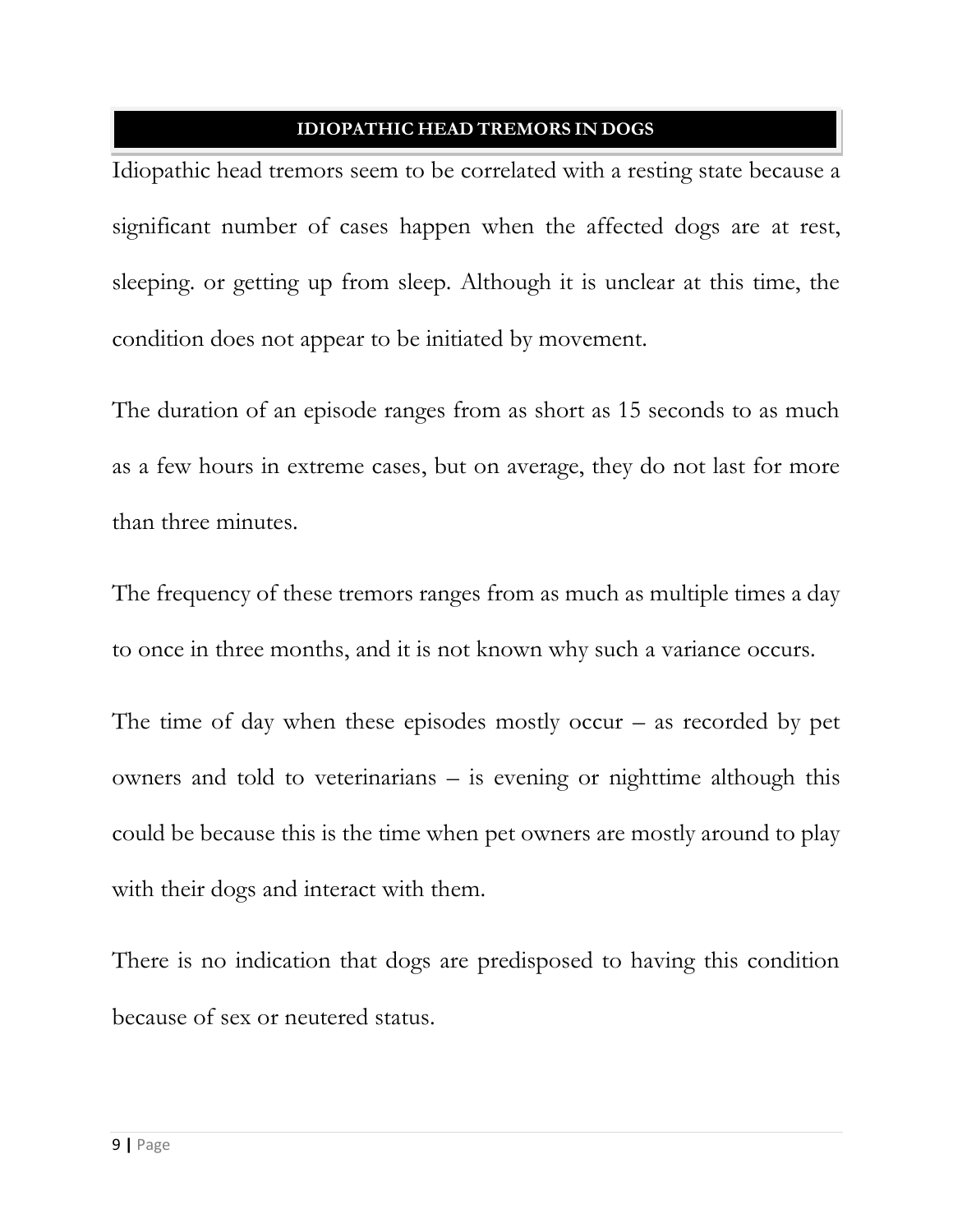## **Types of Head Tremors in Dogs**

There are a few types of head tremors in dogs and they can be identified as follows:

- **1. Toxin-related head tremors:** These are head tremors observed in dogs after they have ingested toxins in substances that were not meant for them. The substances that cause this type of head tremor include compost, slug bait, snail bait, and rat poison. Since some of these substances are regularly deployed around homes and farms to reduce the population of pests, dogs might accidentally ingest these substances and develop a tremor.
- **2. Drug-related head tremors:** These are head tremors observed in dogs that have been given medication to treat other conditions. The drugs commonly associated with inducing head tremors are amphetamines, antidepressants, and anti-emetics.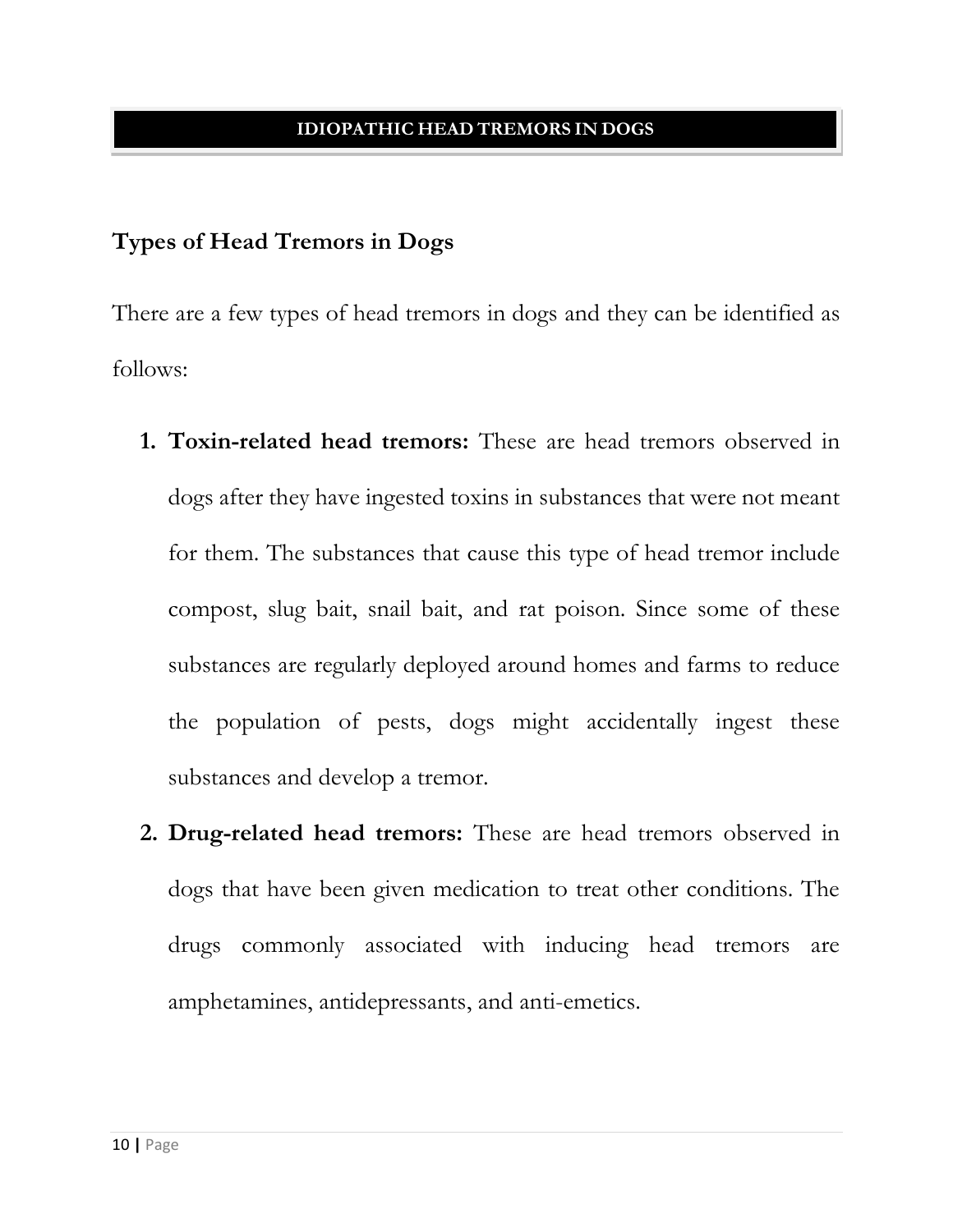**3. Idiopathic head tremors:** These are the type of tremors we are most concerned with in this book. They have no known causes but can still be managed.

## **Known Causes of Head Tremors in Dogs**

Even though we are mostly concerned with idiopathic head tremors in dogs, it is beneficial to look at non-idiopathic head tremors and their causes, which are well-known.

The known causes of non-idiopathic head tremors in dogs are listed as follows:

- Kidney disorders
- Exposure to toxic chemicals or plants
- Central nervous system (CNS) disease
- Head trauma
- Certain types of medication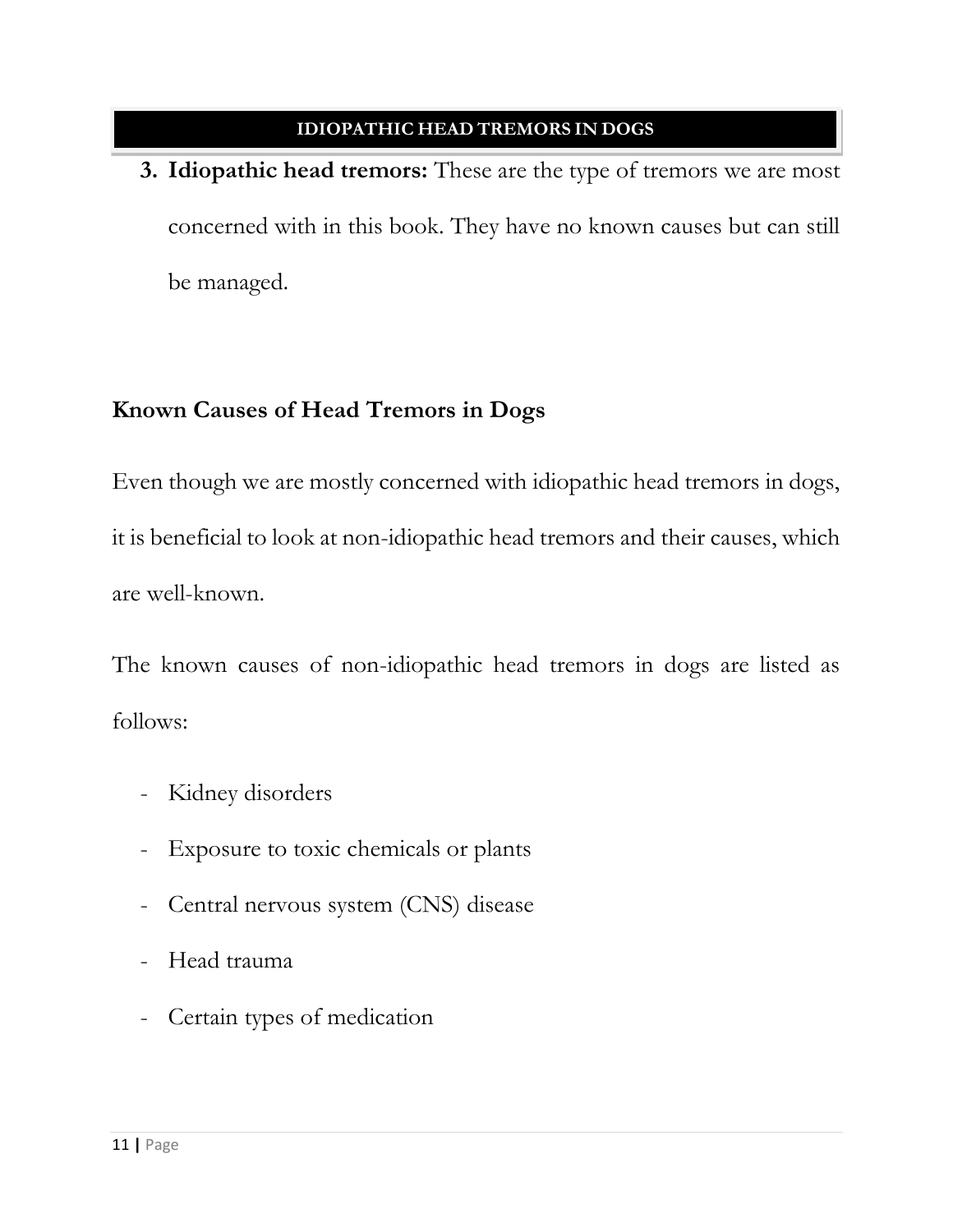## **Susceptibility to Idiopathic Head Tremors**

There is no definitive susceptibility factor for dogs to develop idiopathic head tremors in particular, but two factors stand out:

- 1. **Age**: Idiopathic head tremors are usually observed in immature to middle-aged dogs and are hardly ever observed in aging dogs.
- 2. **Breed**: Idiopathic head tremors are observed more in some breeds than others. The breeds that characteristically develop this condition include Bulldogs, Boxers, Chow Chows, Dalmatians, Doberman Pinschers, Pitbulls, Samoyeds, and Spaniels.

An analysis of familial information among breeds with a high tendency to acquire the condition suggests that there is a possible hereditary factor involved. This is especially true in Doberman Pinschers where dogs with the condition can be traced to a common sire.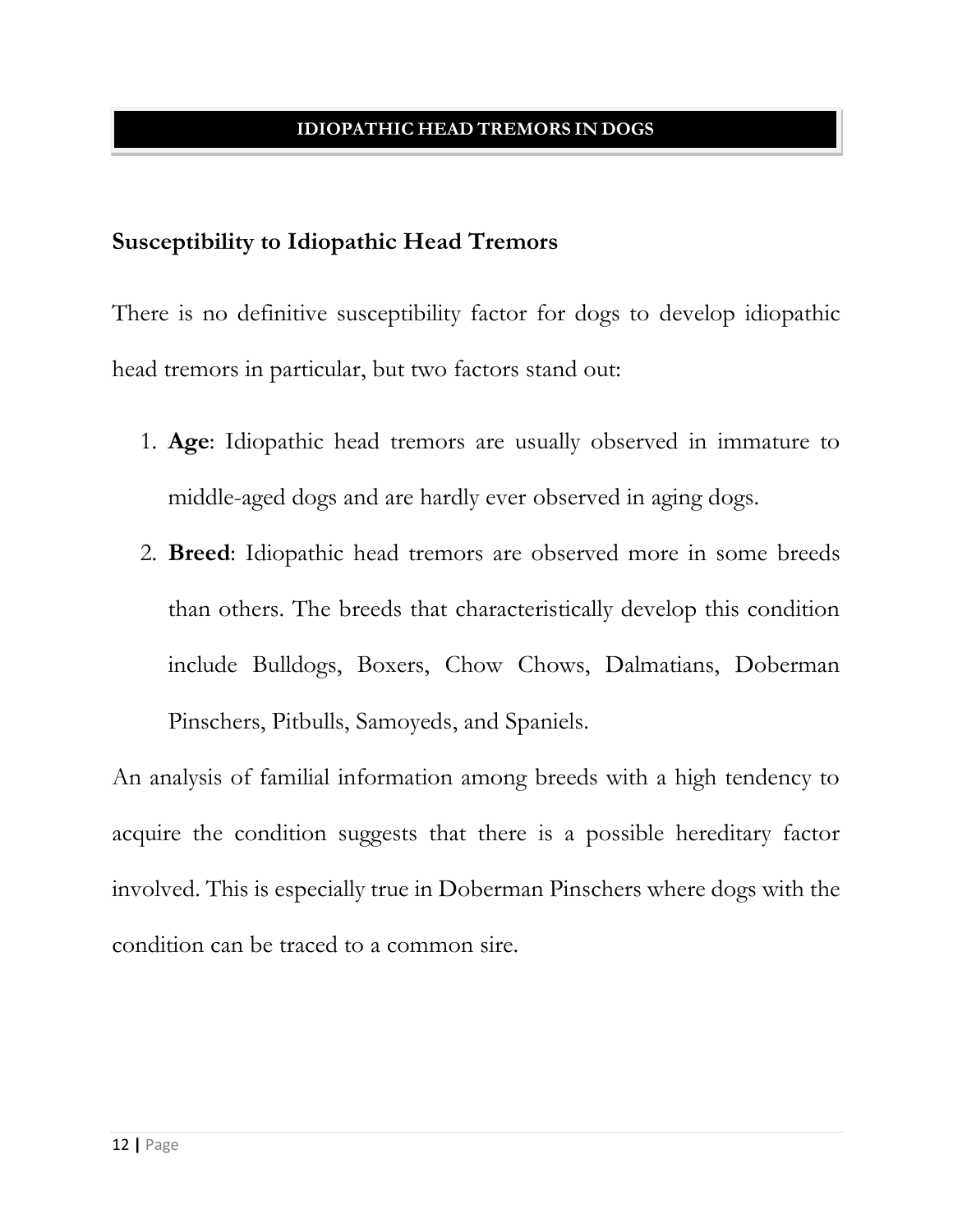## **Medical Predisposition of Dogs to Idiopathic Head Tremors**

The medical history of a dog is very important in the diagnosis of idiopathic head tremors. However, it has been seen that the greater number of dogs that are affected by idiopathic head tremors are not plagued by any other behavioral or neurological problems. In a small number of dogs, the occurrence of stressful events and/or concurrent illness or trauma was present, but it is not clear if this occurrence has any causative effect.

This raises the need for investigation into the effects of concurrent illnesses and environmental triggers/stressors on dogs with idiopathic head tremors.

#### **Possible Triggers Responsible for Idiopathic Head Tremors in Dogs**

Idiopathic head tremors in dogs can possibly be triggered by one or more of the following factors:

- Allergens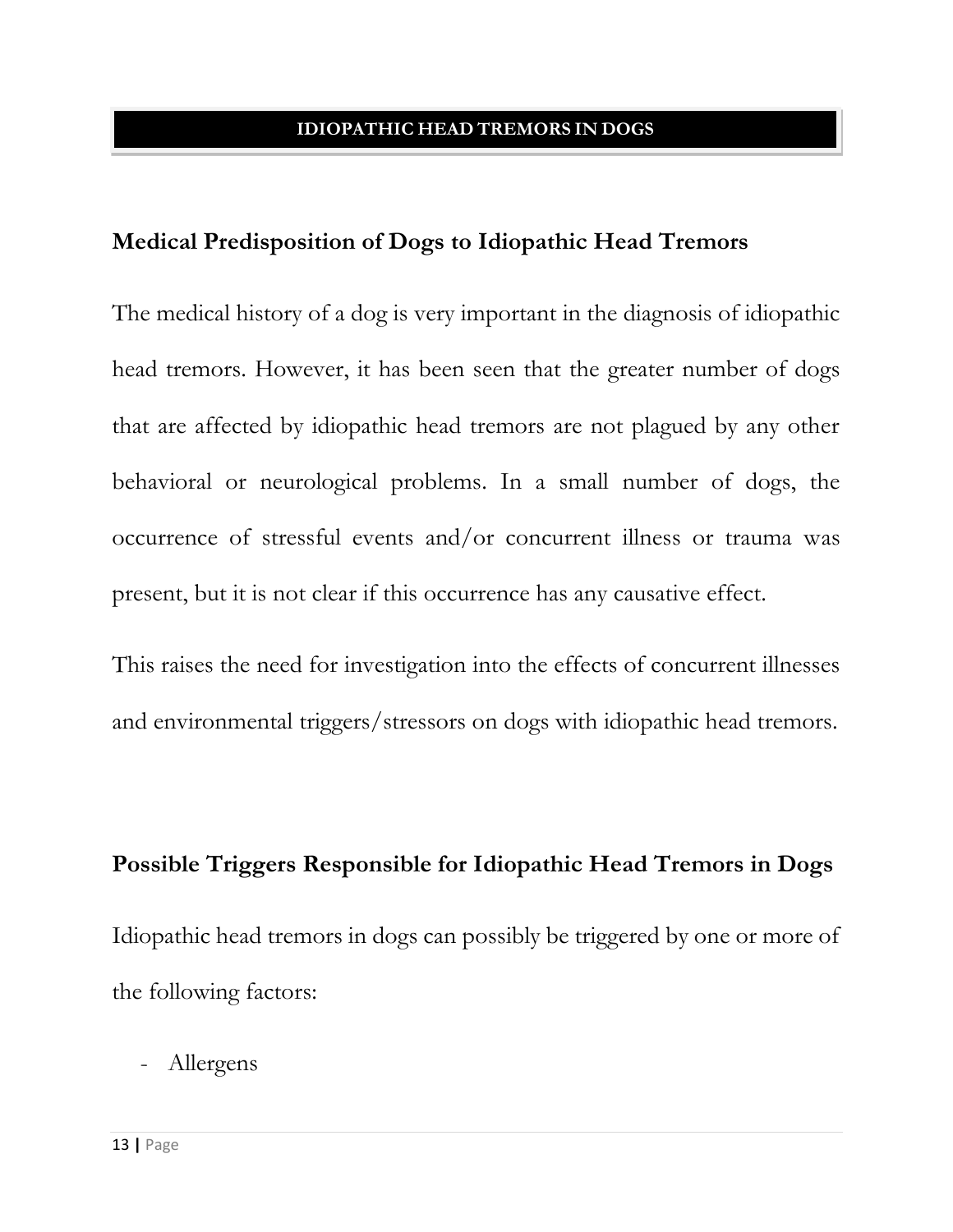- Trauma
- Lowering of blood calcium
- A temporary drop in a dog's blood glucose
- Events that cause a fluctuation of hormonal levels including puberty, pregnancy, delivery and lactation
- Growth spurts in young dogs
- Stress

# **The Nature of Idiopathic Head Tremors and its Long-term Effects on Dogs**

Idiopathic head tremors in dogs mainly manifest as episodic uncontrolled head tremors that are known to begin and end spontaneously. These tremors are currently regarded as benign as they are neither painful nor upsetting for the dog involved. The tremors also do not have any negative short-term or long-term effects on the dog.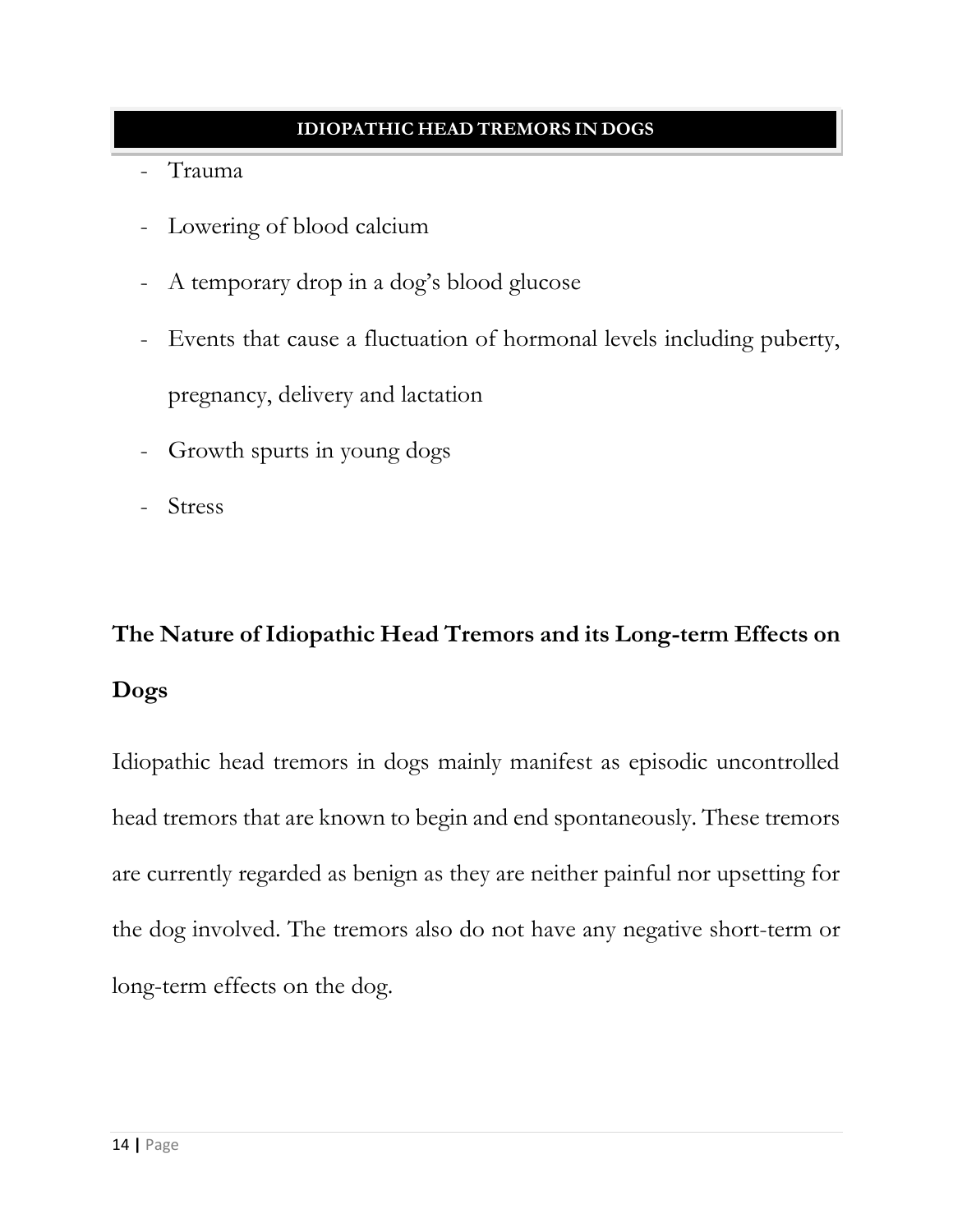During the tremors, affected dogs appear to be alert and aware of themselves and their surroundings.

Some other illnesses and conditions are fatal. Sometimes, dog owners make the decision to euthanize their pets especially when they are in a lot of pain or when the condition has proved to be degenerative. This, however, has not been reported to happen as a result of idiopathic head tremors and so the condition is presently labeled as non-threatening.

In fact, in a majority of patients, the tremors eventually stop occurring although there is no clear indication of how long the tremors take to resolve. It is believed by some veterinarians that if underlying diseases and environmental triggers affecting these dogs are taken care of, clear clinical signs may eventually resolve.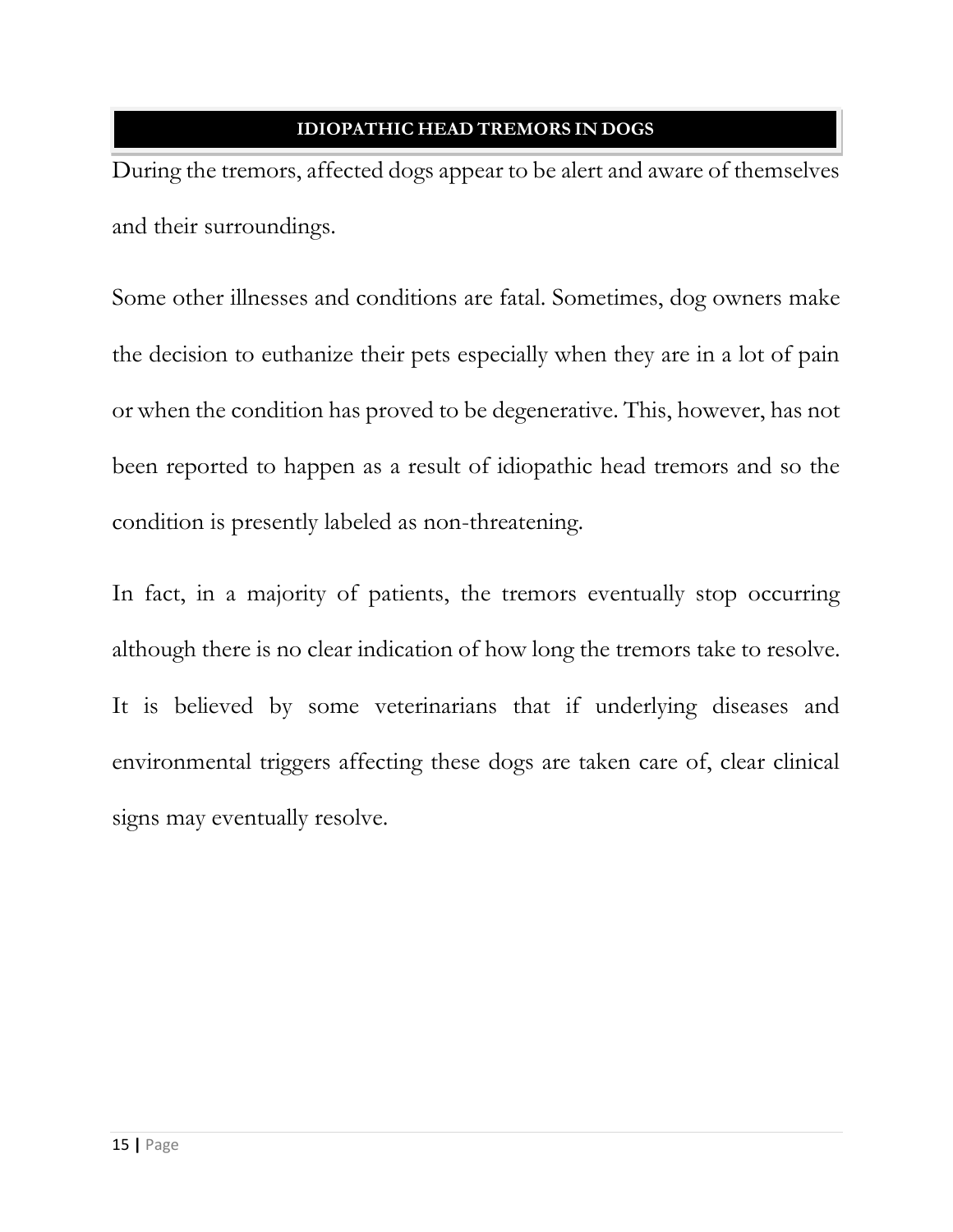## **Diagnosis**

Diagnosing head tremors in dogs is a fairly complex task, and it gets more complex when the condition is idiopathic. Still, it is important to be sure that the condition is truly an idiopathic head tremor to avoid wasting precious time mistreating.

It is very important for you to advise dog owners to not attempt diagnosis or jump to conclusions. Even after going through materials on the internet and listening to anecdotal advice, it could be dangerous for dog owners to conclude, by themselves, that their dogs are suffering from idiopathic head tremors.

A proper diagnosis of idiopathic head tremors involves ruling out various other conditions including regular head tremors, certain partial seizure disorders, and even a simple case of ear mite infestation.

The diagnosis for idiopathic head tremors is based on signalment, history, and the characteristic head tremors as observed. Since it is idiopathic, this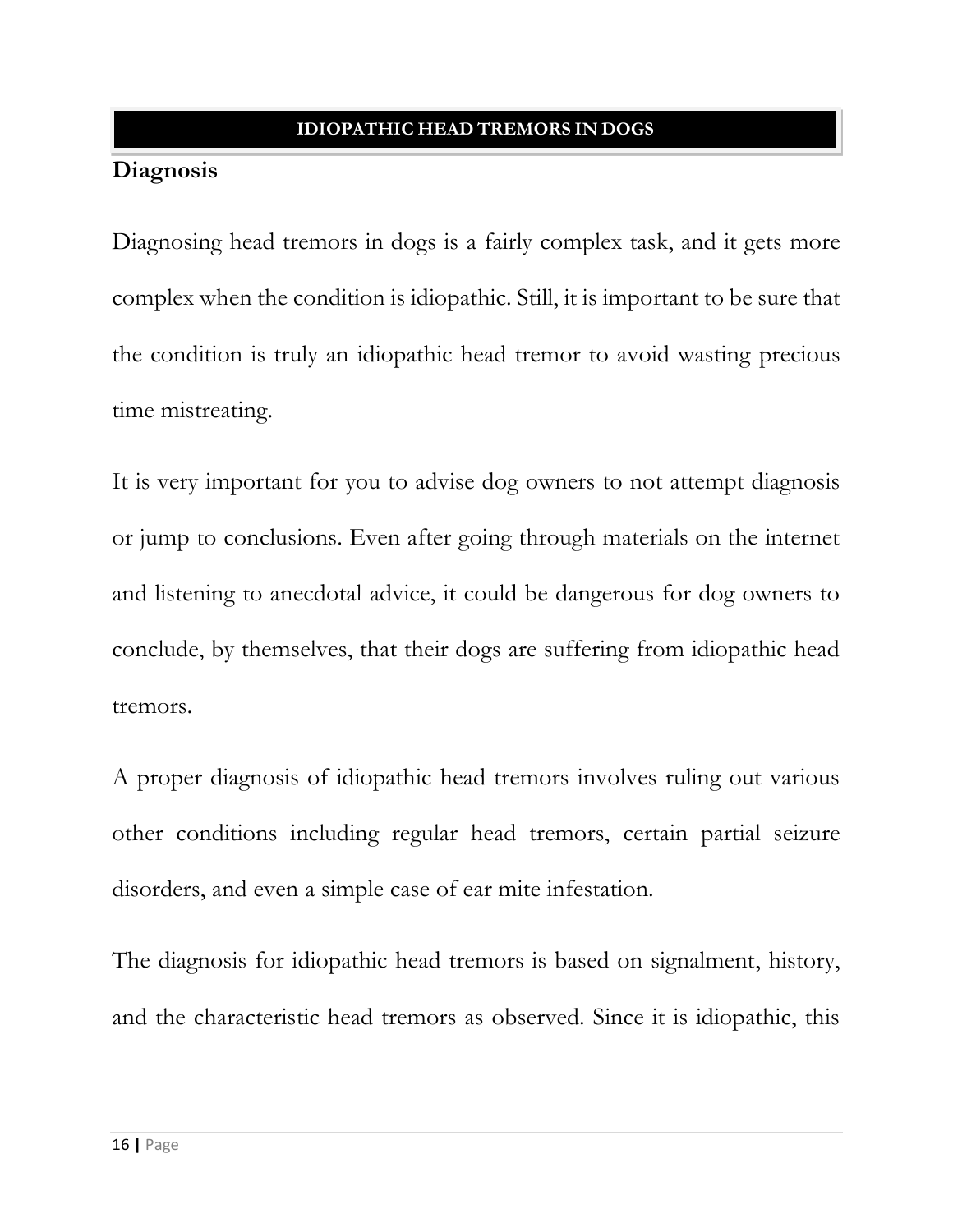can be a difficult task to accomplish in practice, and a successful diagnosis is only made through a strict process of trial and error.

Usually, to kick off the process, the dog is given a complete physical and neurological examination. This examination is a full assessment which takes several factors into account including the dog's palpation, auscultation, vital signs, mentation, gait, reflexes, and responses.

Essential to the process are important documents like immunization records and a complete medical history of the dog in question. All medication, prescribed and over-the-counter, should be disclosed, as they may be important.

Since the intention is to rule out other possible conditions, laboratory tests are essential at this stage. All major tests like blood sugar levels, blood urea nitrogen, fecal examination, electrolyte analysis, and a complete blood count should be carried out. Additional testing may be indicated based on the results of these initial evaluations. Specialized neurological testing may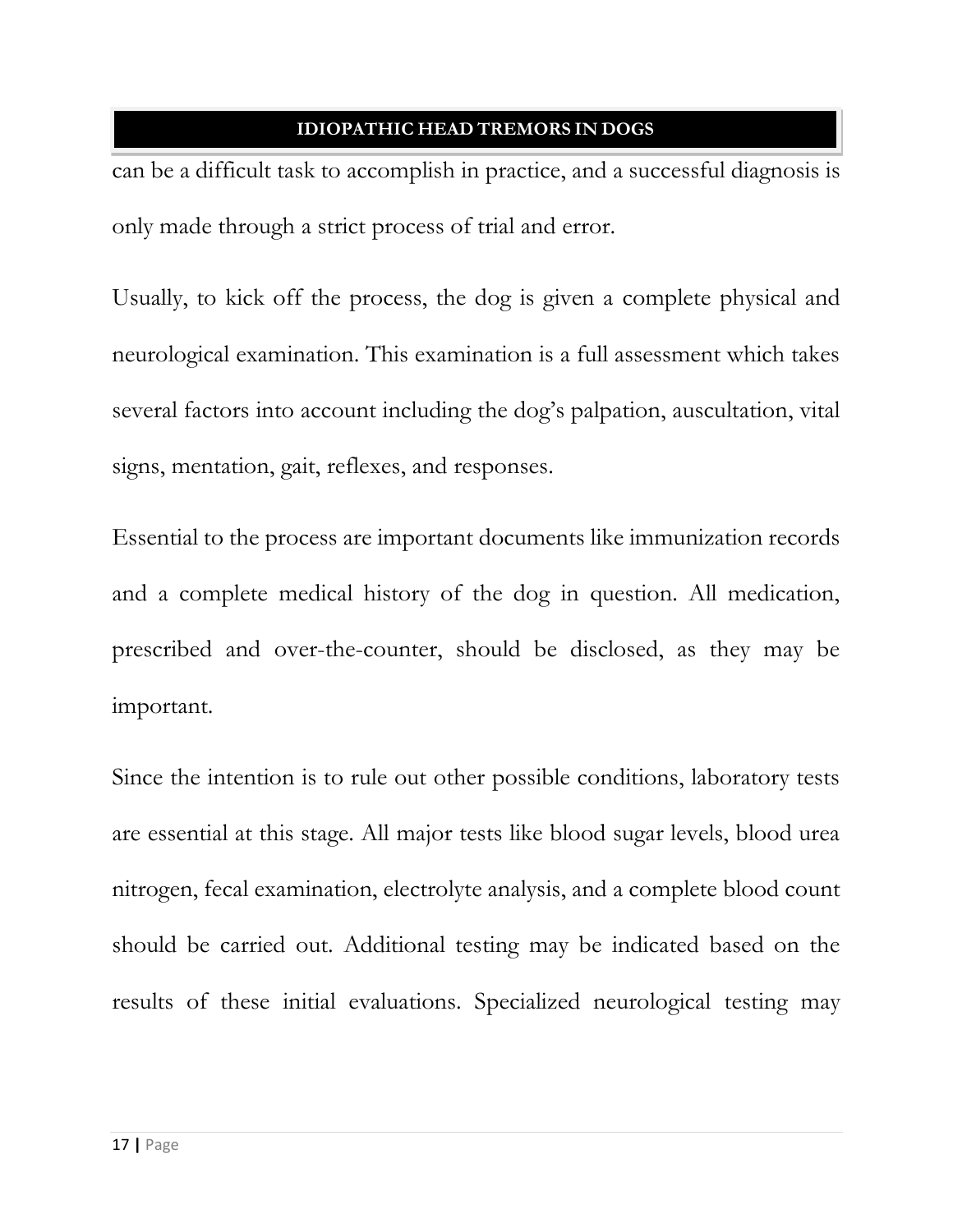include magnetic resonance imaging (MRI), cerebrospinal fluid (CSF) analysis and other testing.

A frequently incorrect diagnosis is that affected dogs are experiencing seizures. Seizures are also seen with characteristic motor movements with spontaneous initiation and cessation but have very different cerebrocortical activity. Still, under observation and specific testing by neurologists, it is noted that while the symptoms might be similar, dogs suffering from idiopathic head tremors are not undergoing seizures but a paroxysmal dyskinesia. Affected dogs should be made to undergo a complete neurologic evaluation and workup.

The best form of diagnosis presently in detecting canine idiopathic head tremors is a clinical one that takes into account certain factors:

**1. Signalment:** This is the systematic description of an animal for purposes of identification. It is the total description or appraisal of an animal by specifically using characteristic and peculiar markings. In its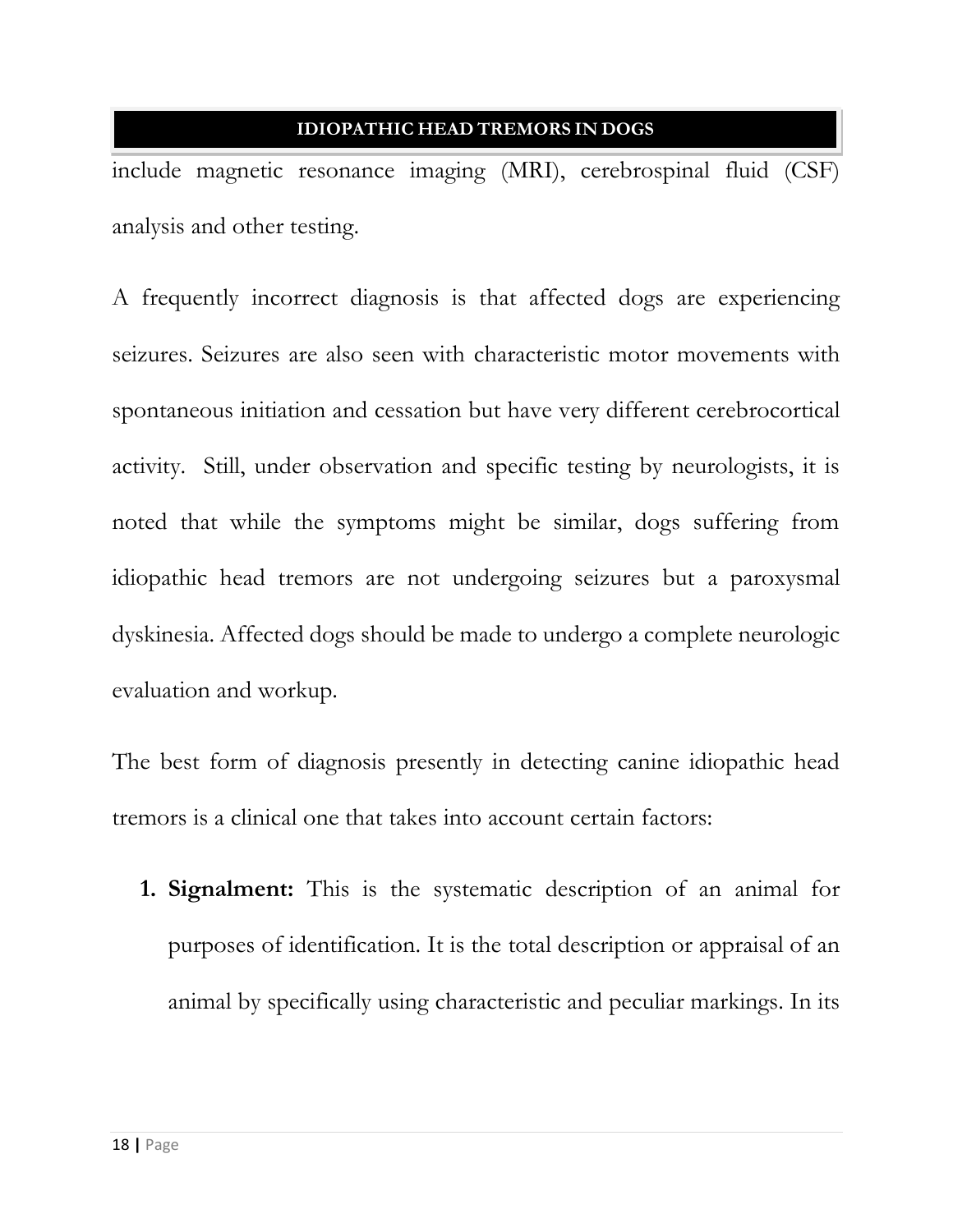simplest form, signalment details the age, breed, and sex of an animal patient.

- **2. History:** This is an important factor in diagnosing idiopathic head tremors in dogs because it indicates to the veterinarian that there are no underlying historical events that have led to some other illness and so the head tremor is probably idiopathic. Specific historical events usually looked out for include intermittent nature of symptoms and little to no exposure to toxins, among others.
- **3. The nature of tremors:** When head tremors in a dog have a certain characteristic, i.e. when their occurrence is sporadic and they only last for short periods, it is assumed that the tremors are idiopathic as the head tremors in dogs from other causes are usually of a more distinct nature. Since most head tremors cannot be reproduced in the clinical setting, veterinarians recommend the episodes be captured by video.
- **4. Physical and neurological signs:** When there is a lack of concurrent physical and neurological signs linking the head tremors to seizures or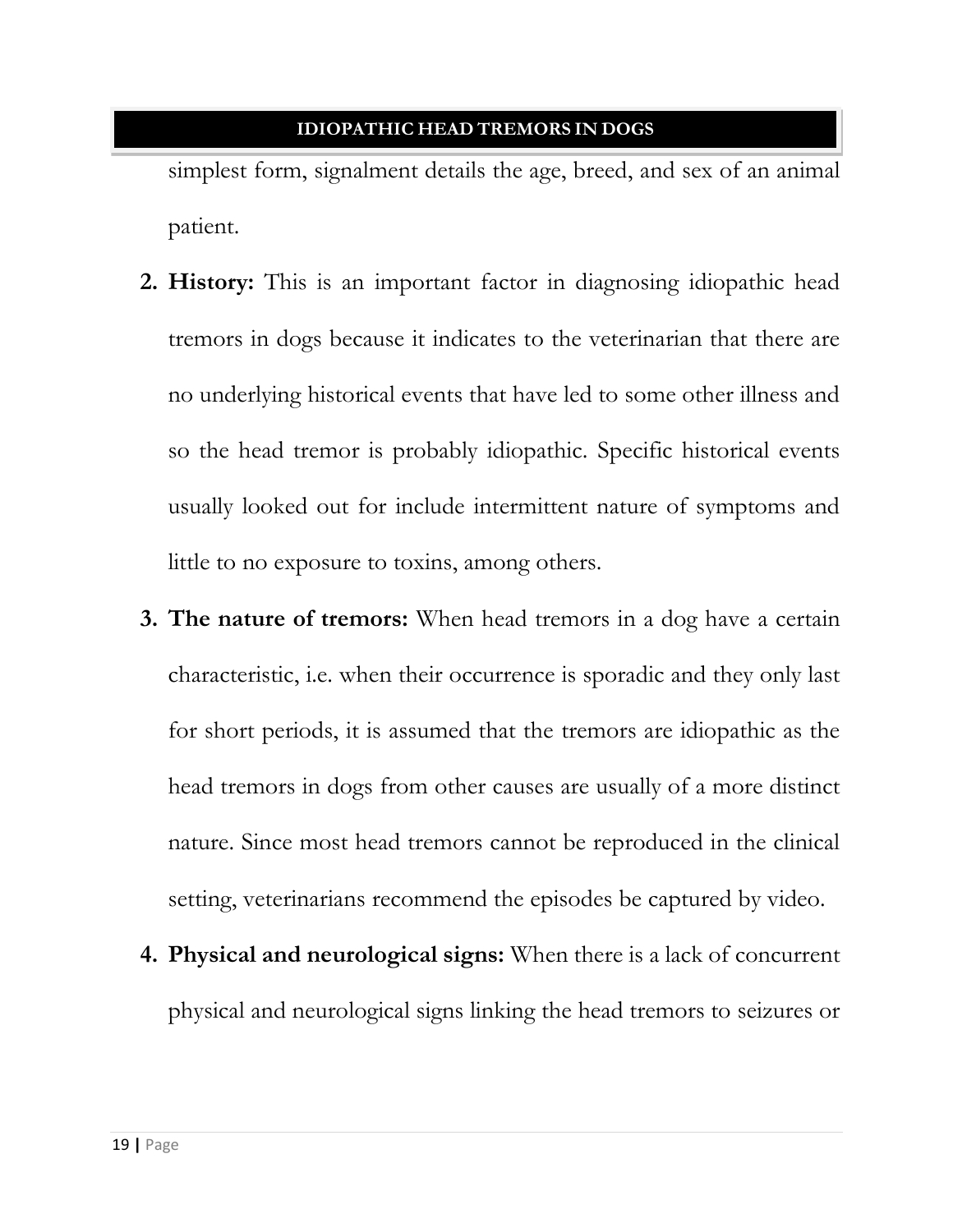other head tremors with specific causes, the diagnosis begins to tend towards describing the tremors as idiopathic in nature.

It is worthy of mention that there currently is no specific test that allows for a definitive diagnosis of idiopathic head tremors in dogs. All testing is negative or normal; we are "ruling out" the diagnoses of brain disease, kidney disease, toxins, and other causes of head tremors.

Generally, no other disease is known to produce the same symptoms as idiopathic head tremors and so a conclusive diagnosis of the condition is mostly based on inclusion criteria drawn from previous descriptions of idiopathic head tremors.

Trial and error is not the strongest method of diagnosis especially in conditions with no clear course but a proper analysis of an affected dog's historical data and clinical signs is usually enough to at least put up a hypothesis that the dog is suffering from a case of idiopathic head tremors.

Early diagnosis of idiopathic head tremors is very important because it's easy to confuse it with something else. Idiopathic tremors can be very similar in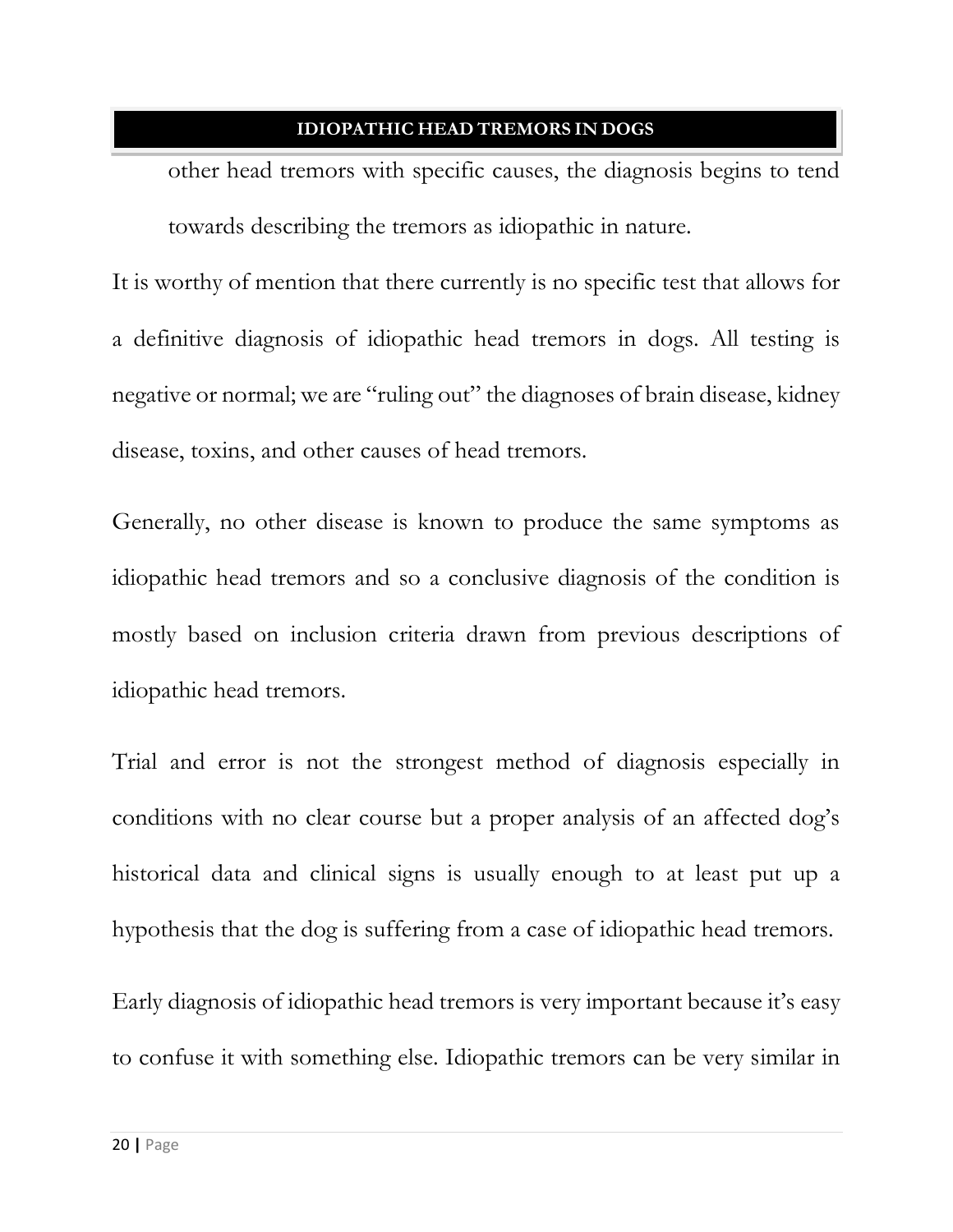their symptoms to a few other conditions and some of them can be lifethreatening. Consequently, if a life-threatening condition is mistaken for an idiopathic head tremor – which is benign – treatment might not be pursued, and the dog might end up losing its life. This is why early diagnosis, which is carried out by ruling out the possibility of other disease, is very important.

Since idiopathic head tremors have symptoms very similar to other conditions, it's very possible that a misdiagnosis might occur somewhere along the line. Some of these conditions include brain tumors, epilepsy, and other neurological diseases. It is the duty of the veterinarian to completely and comprehensively explore all logical or likely options. An incorrect diagnosis can result in unnecessarily medicating the dog potentially for the rest of its life.

For instance, if anti-epileptic drugs are given at the typical dose and then discontinued, (mostly due to later discovery that the tremors are idiopathic), the dog in question might possibly develop seizures.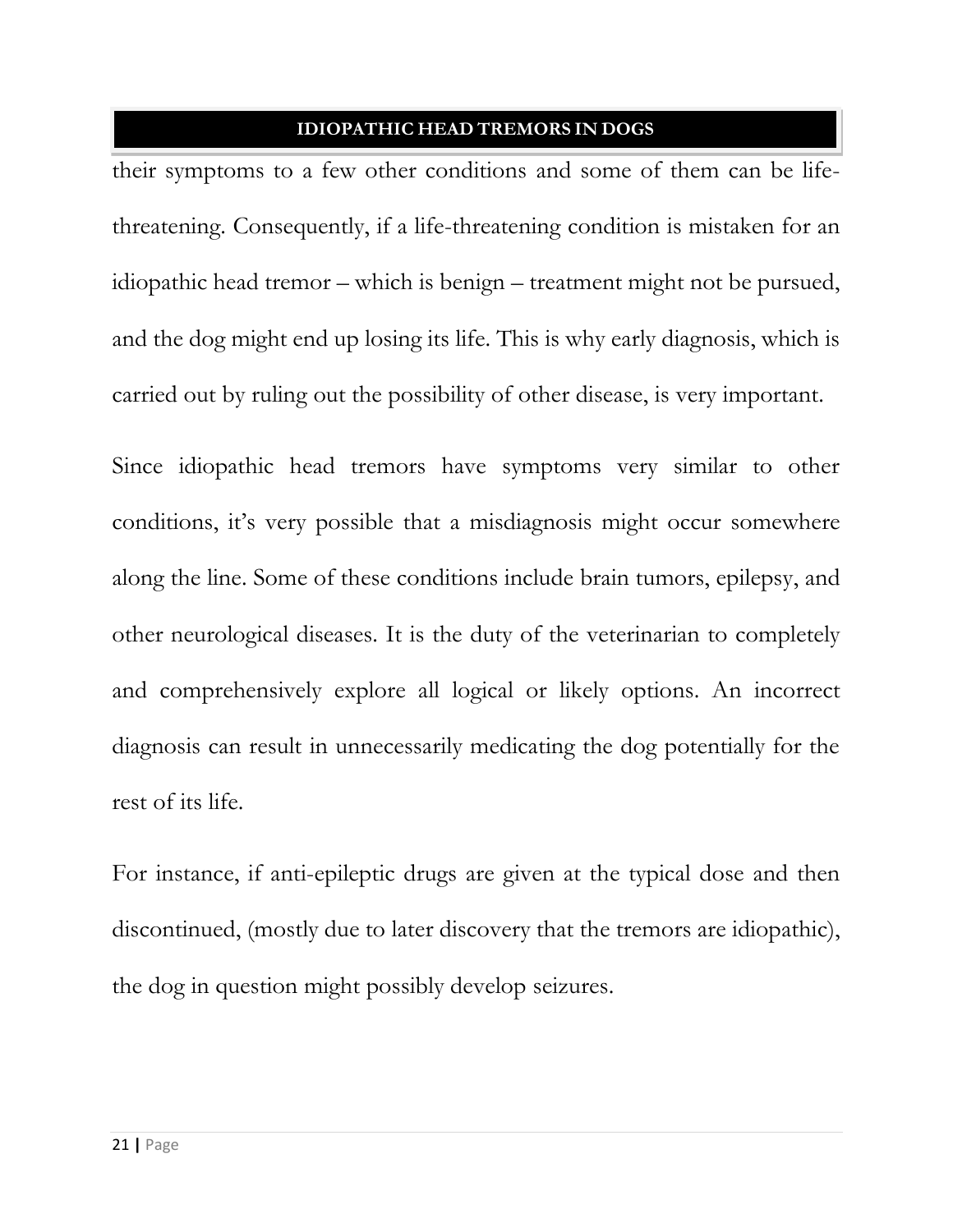## **Attempts at Treatment of Idiopathic Head Tremors in Dogs**

Even as the cause of these tremors remains unknown, attempts can be made to alleviate them as well as reduce their frequency of occurrence. This is mostly because an episode of idiopathic head tremors is rather disturbing and upsetting to dog owners. It's also a disrupting event to the normal routine of the affected dog even though it causes no form of pain.

When a diagnosis of seizure is made, as it is sometimes made, a treatment of antiepileptic drugs (AEDs) is usually prescribed. However, after keen observation, it can be said that antiepileptic drugs are not effective in alleviating true cases of idiopathic head tremors.

Apart from AEDs, other types of medication commonly prescribed to combat these tremors include:

- diazepam
- calcium carbonate
- Phenobarbital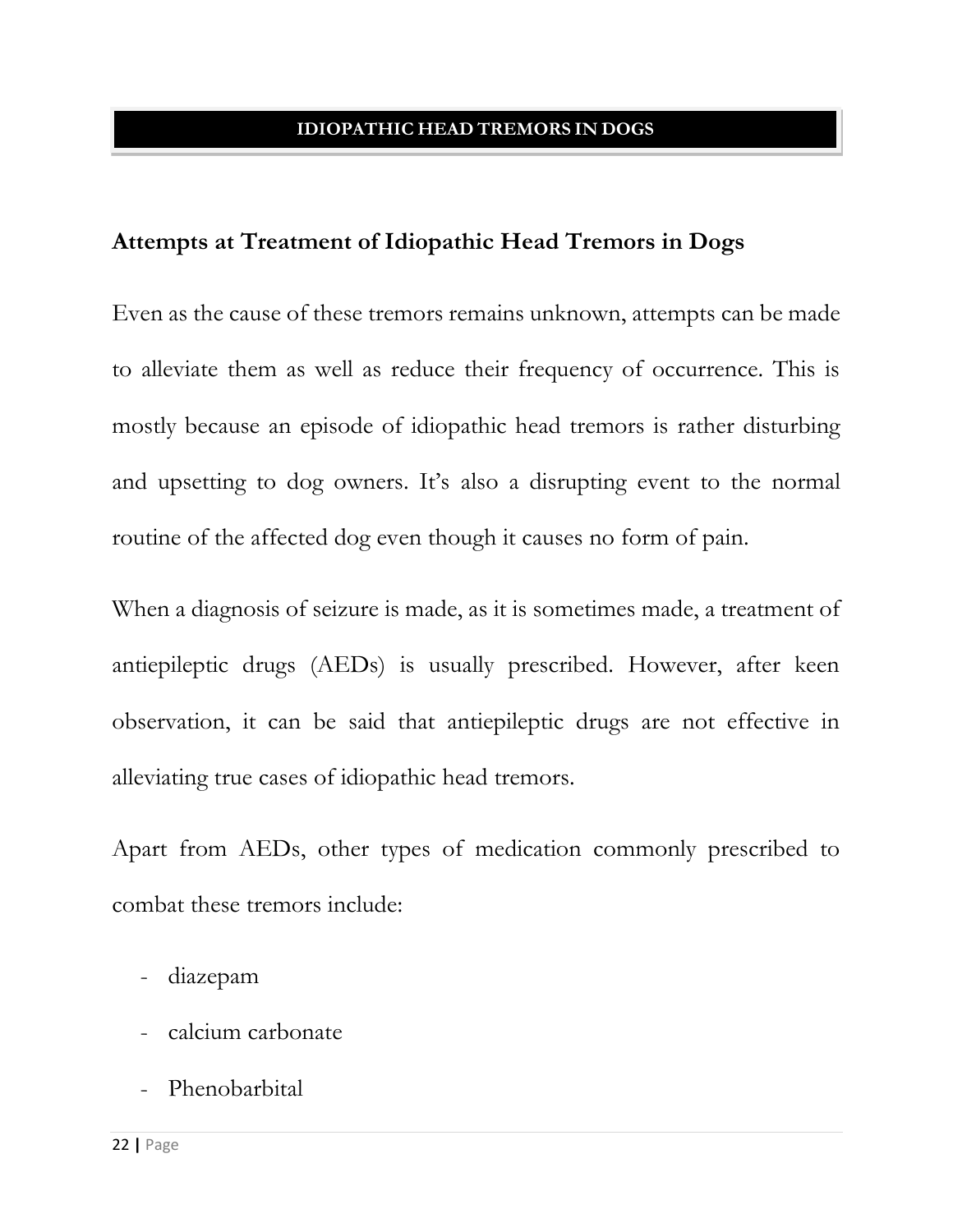- bromide

The following are medication less commonly prescribed by veterinarians in an attempt to get idiopathic head tremors to cease:

- meal supplements (including antioxidants and fish oil)
- antibiotics
- clonazepam
- corticosteroids
- diphenhydramine

However, none of the above drugs has been known to stop idiopathic head tremors from occurring and in the case of misdiagnosis, non-responsiveness to medication is usually a definitive sign that the condition is idiopathic.

There are no known surgeries that can stop idiopathic head tremors from occurring.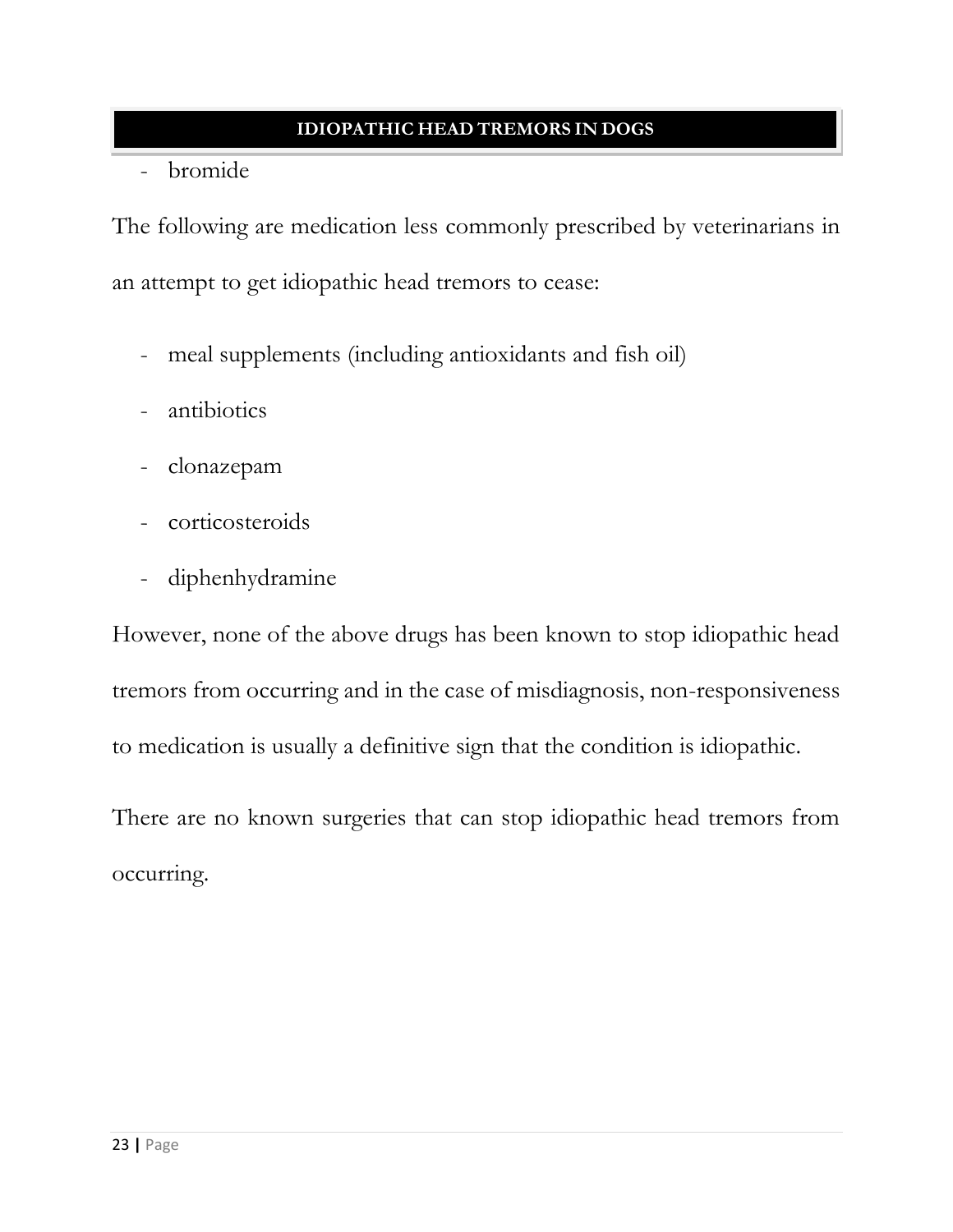### **Remedies for Idiopathic Head Tremors in Dogs**

Since medication has virtually no effect on dogs suffering from idiopathic head tremors, some other line of action is necessary to quell the tremors even though they are benign.

Unlike many other conditions, the remedies used to alleviate an onset of idiopathic head tremors are often not pro-active. Veterinarians should advise pet owners that no matter how unsettling the condition might look – especially the first few times – they should not panic or pace about or show any signs of distress. This is because such behavior will, as a rule, cause the dog to panic or become distressed and such a reaction is unnecessary and completely avoidable.

Idiopathic head tremors can simply be allowed to run their full course. But if the dog owner would rather see it go away immediately because, for instance, they are uncomfortable with seeing the condition manifest in their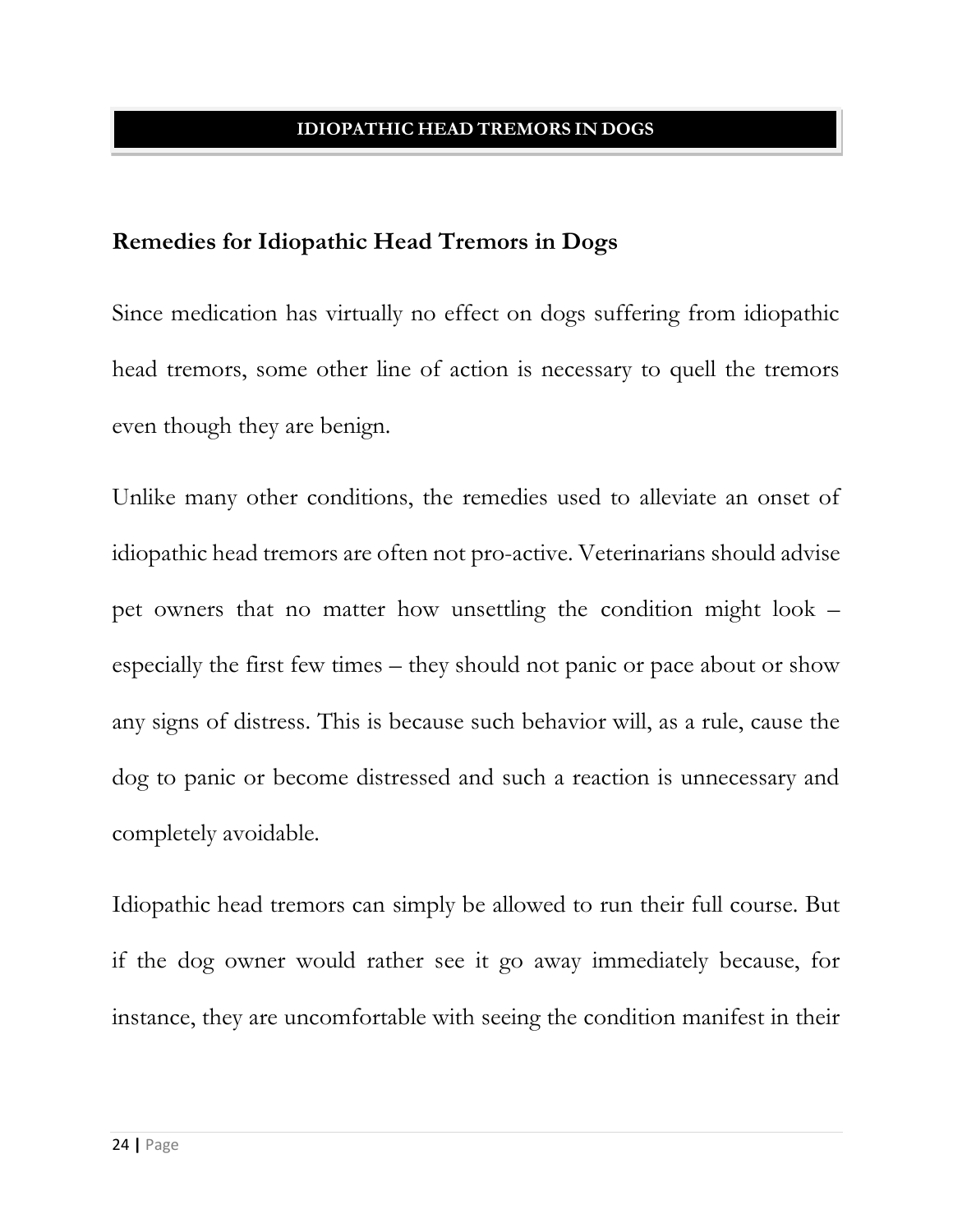dog or they are in public and the tremor is drawing attention from onlookers, it is possible to abort the condition.

Presently, the best form of remedy available, which brings an episode of these tremors to a quick end, seems to be a deliberate distraction. These distractions seem to cause the dog to snap out of its "tremor trance", consequently causing the tremors to cease.

The most effective distractions used to get dogs to snap out of their idiopathic head tremors include:

- Offering the dog food or any of its loved treats, this is particularly true when the food actively engages the tongue and jaw – commonly, I will recommend that a "schmear" of peanut butter be placed on the roof of the dog's mouth so that they really have to work to lick the food off.
- Making any form of noise that causes the dog to turn its head [startle response].
- Calling out to the dog by name.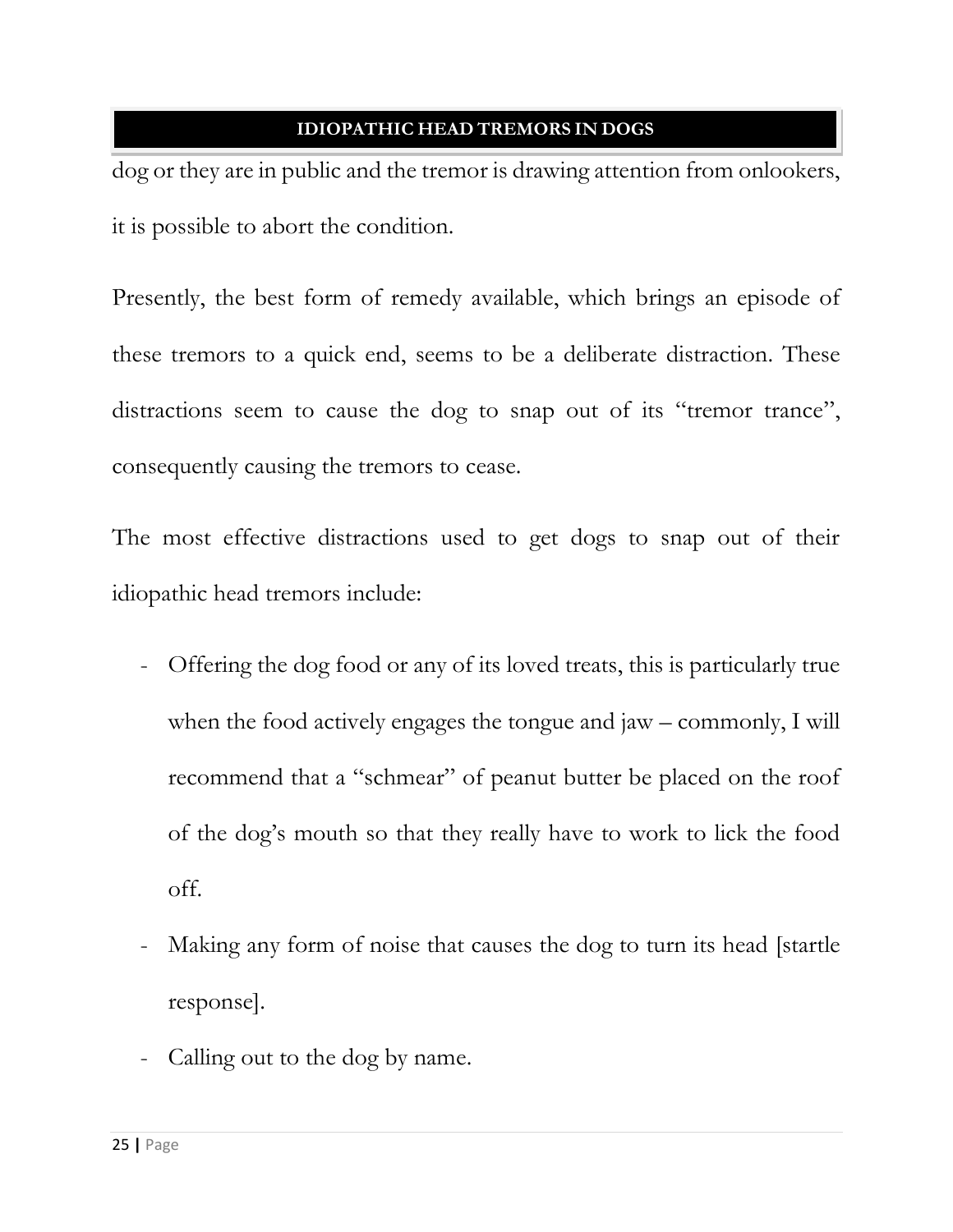- Asking the dog to perform a trick or task.
- Taking the dog for a walk.

The distractions mentioned above have been known to work more effectively when used in combination than when used individually.

Since using distractions on affected dogs does not actually "treat" the condition but cuts episodes short, you will be frequently asked by owners if there is an option for making the tremors just go away, regardless of how harmless they may be.

Experience gathered by some dog owners shows that the closest alternative would be to concentrate on altering an affected dog's diet. Feeding a dog a complete and wholesome diet appropriate for the dog's age, condition, and activity is helpful. If the diet is changed, the dog should be on the new food exclusively for at least 4- 6 weeks to evaluate response. They should then be observed while testing other food products and determining what works and what doesn't.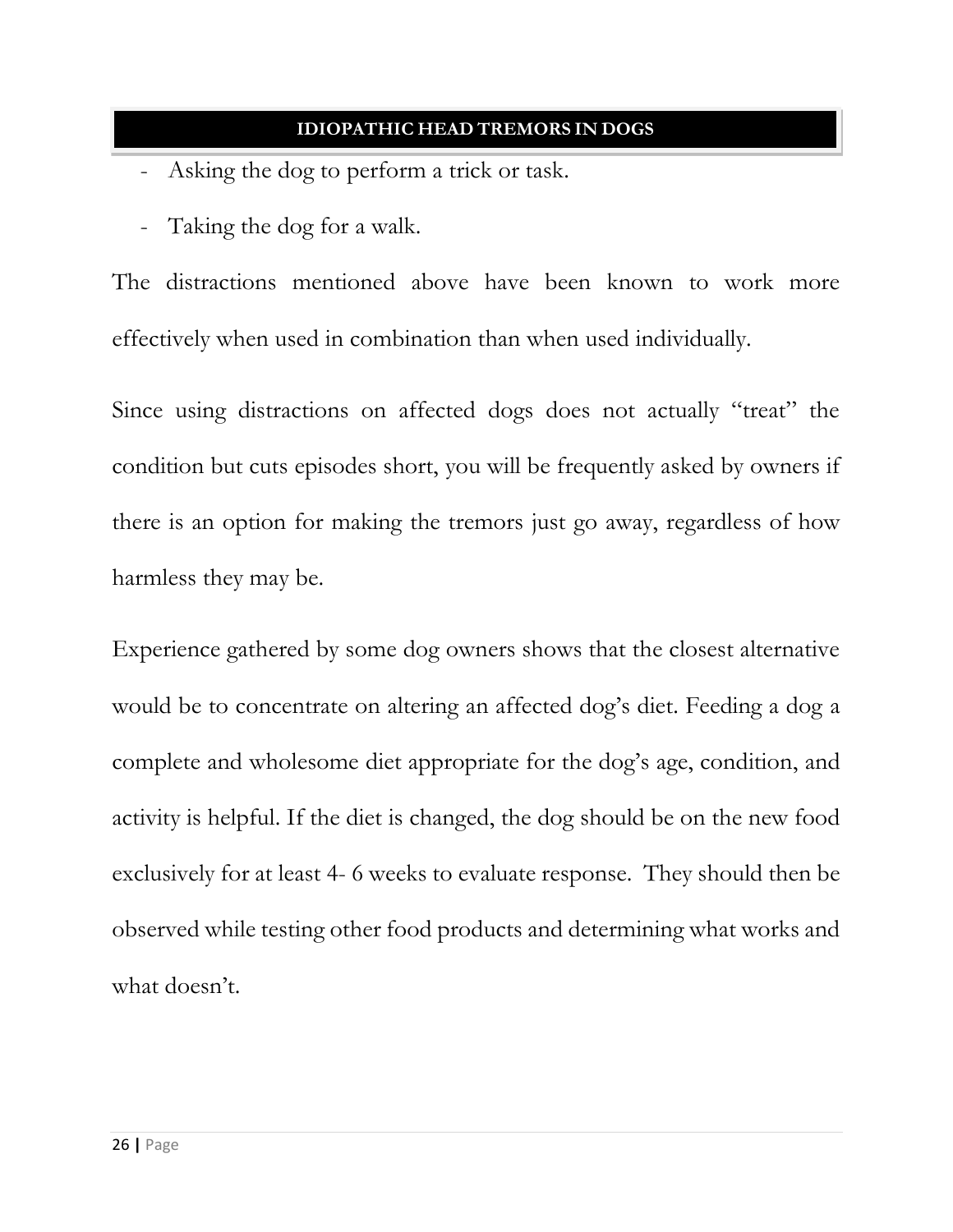Supplements and nutraceuticals containing unrefined fish oil, coconut oil and anti-oxidants are useful to try.

It might seem like a little thing, but just like in humans, the healthier the things we put in our bodies, the better our bodies function overall.

# **The Significance of the Direction of Head Movements and Head Position in Idiopathic Head Tremors**

Since the direction of head movements observed in this condition could be vertical, horizontal or rotational, it is sometimes asked if the direction has any significance on the duration, frequency or intensity of an episode. Presently, no such significance is known to exist.

Since distractions have been known to make the onset of tremors disappear completely or cease momentarily, at least, veterinarians have sought to know why these distractions have any effect at all and why they are far more potent than any form of medication. The most likely answer to this question is that distractions cause the dog to experience either a form of mental stimulation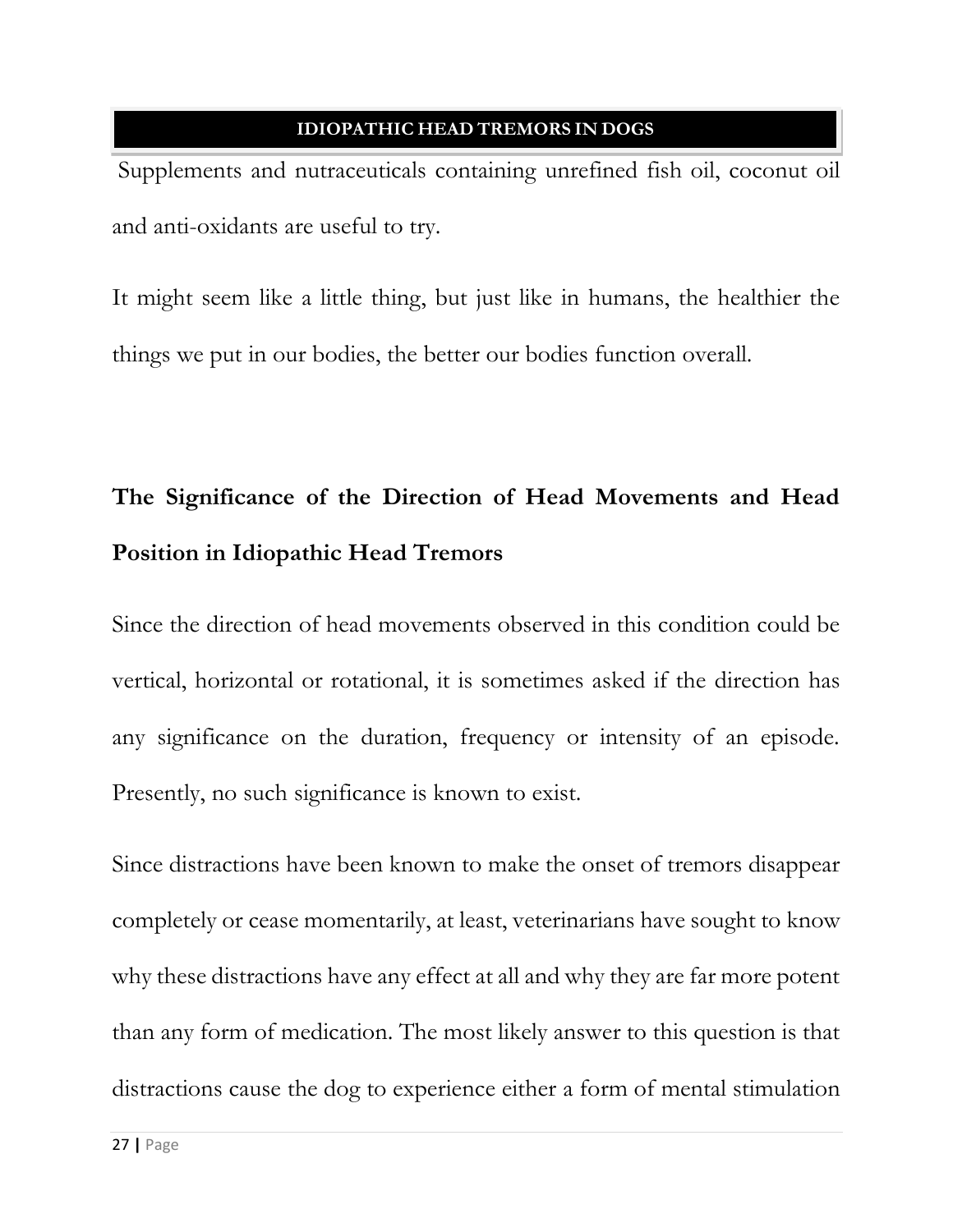or a change in the position of their head and neck; either both of these factors or a combination of both of them results in beneficial effects for the affected dog.

It's still unknown why a change in head and neck position would cause a cessation of idiopathic head tremors. The closest theory is still being investigated and it involves an action of the stretch reflex mechanism.

## **Living with Idiopathic Head Tremors**

Regardless of the benign nature of this condition, both dog owners and affected dogs themselves would like to be rid of this condition. Since its cause is unknown and consequently has no available treatment, not much can be done in terms of proactive intervention. Even when the use of distractions has been employed, many dog owners would like to at least avoid the occurrence and will ask you how this can be done.

The following are actionable steps on living with and managing idiopathic head tremors and you should relay them to dog owners: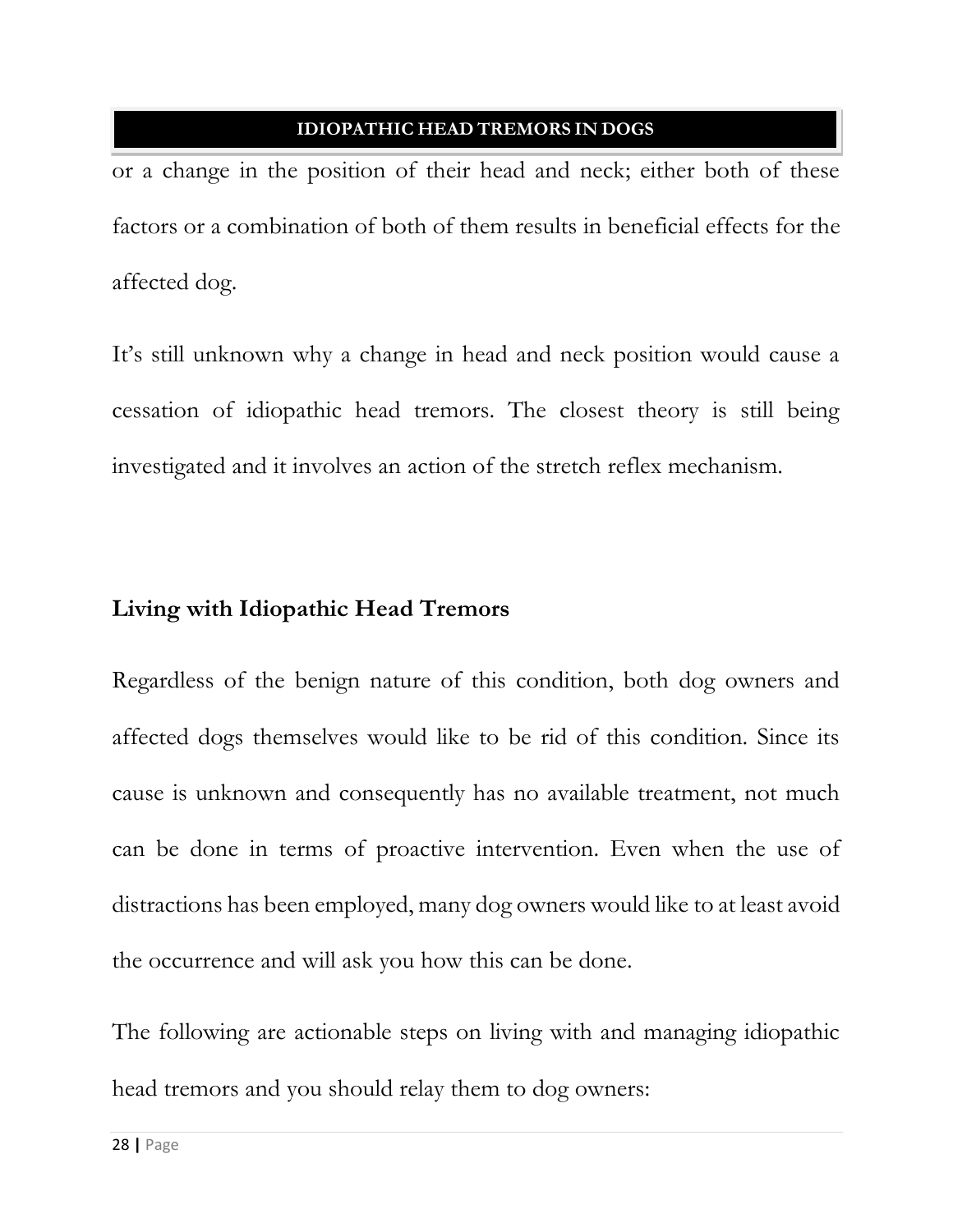- 1. Dog owners should not involve their pets in exercise that would stress them or other activities that could cause over-excitement.
- 2. Dog owners should restrict medication of their pets to only absolutely necessary ones.

## **The Role of the Internet and Social Media**

The internet is an amazing tool that can be helpful, but it is very important to critically evaluate any claims on the internet and to discuss these claims as your client brings them to you. Dismissing something from "Dr. VetGoogle" just because it's from the internet does not serve anyone, but a calm and thoughtful evaluation **with the client** can be extremely helpful.

## **Suggestions**

The moment pet owners encounter this condition in their dogs, taking the few steps detailed below is helpful in assisting you, the veterinarian, to make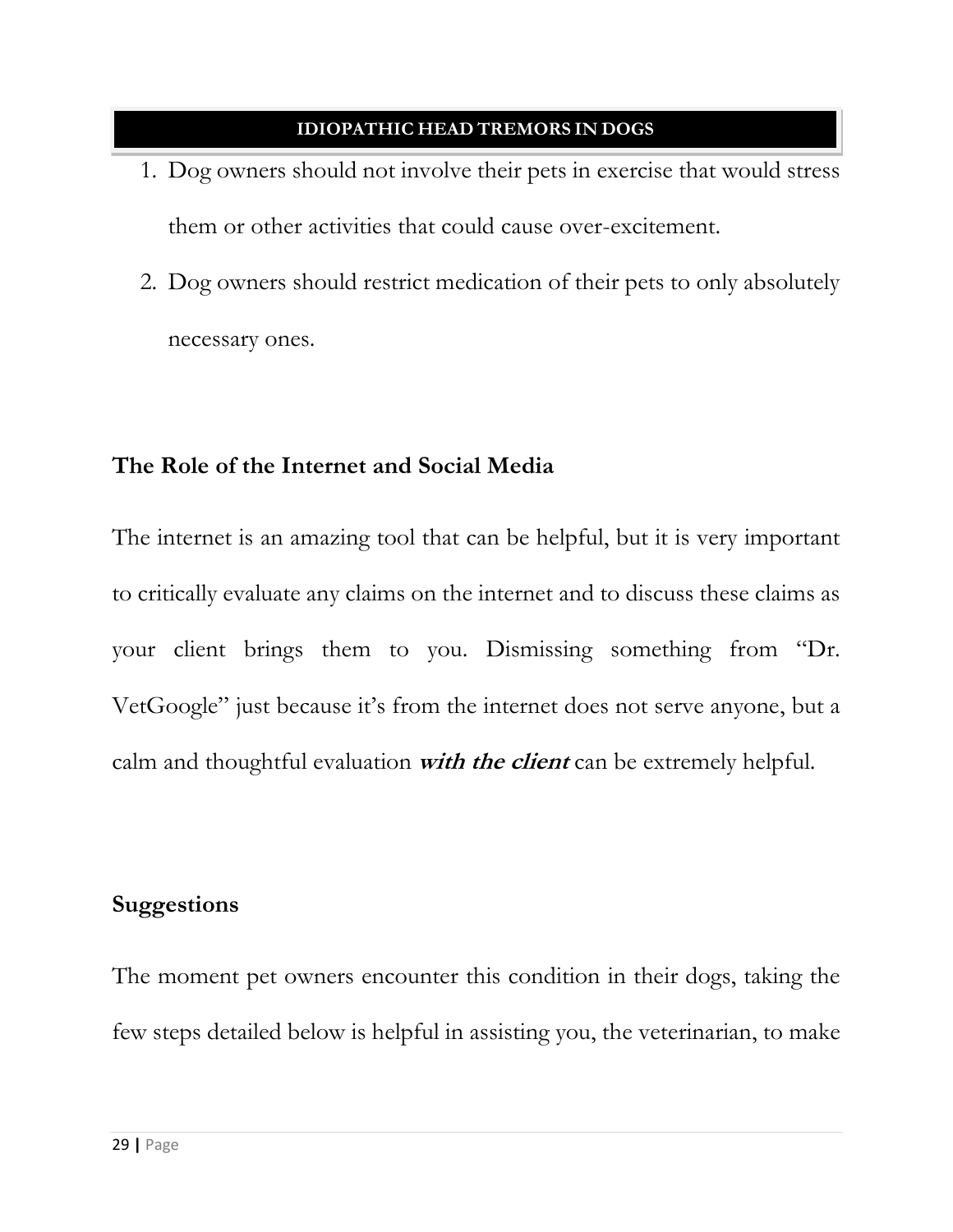a proper diagnosis. These are the steps I counsel my clients to follow if idiopathic head tremors are suspected:

- 1. Watch closely to be sure it is actually a tremor and not just your dog nodding or shaking its head consciously. Time is a critical factor in determining this; the longer the duration of the episode, the more likely it is an actual tremor.
- 2. Have them make a video recording of the episode on a phone or camera to show you. The likelihood of the dog to have an episode in the clinic is very close to zero. I have never seen a patient in the clinic have an episode.
- 3. Since idiopathic head tremors are known to occur mostly when a dog is young or in middle age, if your client's dog has its first episode in maturity, they should schedule an appointment so conditions like epilepsy and inner ear disorders can be ruled out.
- 4. After a confirmatory diagnosis, breeding dogs with this condition should be strongly reconsidered because the condition is likely a hereditary one.